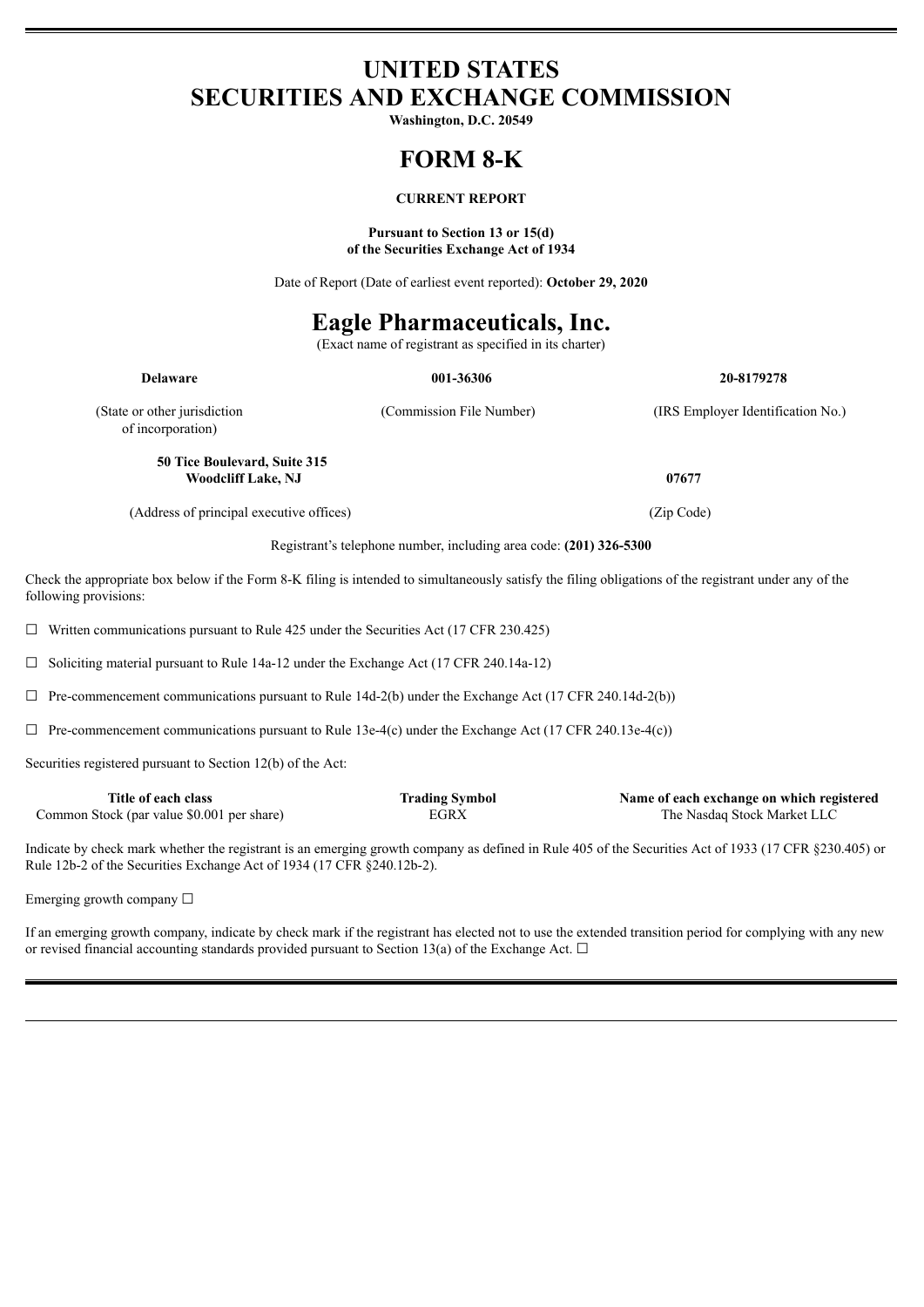#### **Item 2.02 Results of Operations and Financial Condition.**

On November 2, 2020, Eagle Pharmaceuticals, Inc., or the Company, issued a press release announcing its financial results for the three and nine months ended September 30, 2020.

A copy of the press release is furnished as Exhibit 99.1 to this Current Report on Form 8-K and is incorporated herein by reference. The information contained in Item 2.02 of this Current Report on Form 8-K, including Exhibit 99.1, shall not be deemed "filed" for purposes of Section 18 of the Securities Exchange Act of 1934, as amended, or the Exchange Act, or otherwise subject to the liabilities of that section, and shall not be deemed incorporated by reference into any of the Company's filings under the Securities Act of 1933, as amended, or the Securities Act, or the Exchange Act, whether made before or after the date hereof, regardless of any general incorporation language in such filing, except as shall be expressly set forth by specific reference in such filing.

# Item 5.02 Departure of Directors or Certain Officers; Election of Directors; Appointment of Certain Officers; Compensatory **Arrangements of Certain Officers.**

#### *(b) Departure of Chief Financial Of icer*

On October 29, 2020, Pete Meyers ceased to serve as the Company's Chief Financial Officer. In connection with his departure, Mr. Meyers is entitled to receive the severance compensation provided for under the Company's previously disclosed Amended and Restated Severance Benefit Plan and Mr. Meyers' participation agreement thereunder, for a non-change in control covered termination. Mr. Meyer's receipt of severance compensation was contingent upon his execution of a release of claims against the Company, and such release has been received by the Company.

#### *(c) Appointment of Chief Financial Of icer*

On October 29, 2020, the Executive Committee of the Board of Directors, or the Board, of the Company, upon authority delegated to the Executive Committee by the Board, appointed Brian Cahill as the Company's Chief Financial Officer, principal financial officer and principal accounting officer of the Company effective immediately.

Mr. Cahill, age 52, has served as the Vice President of Finance of the Company since January 2018 and previously served as the Company's Corporate Controller from October 2016 to December 2017. Prior to joining the Company, Mr. Cahill held Corporate Controller positions from November 2015 to October 2016 at Aralez Pharmaceuticals, Inc., a specialty pharmaceutical company, and from October 2006 to October 2015 at Par Pharmaceutical Companies, Inc., a generic and branded pharmaceutical company, where he had broad responsibility for the technical accounting, management and Securities and Exchange Commission reporting, income tax, revenue controls, financial business integration, payroll, and accounts payable functions. Mr. Cahill also held positions of increasing responsibility from November 1999 to October 2006 at PricewaterhouseCoopers LLP. Mr. Cahill holds a Bachelor of Science in Accounting from Manhattan College and is a Certified Public Accountant.

There are no family relationships between Mr. Cahill and any director or executive officer of the Company. There are no related party transactions involving Mr. Cahill and the Company requiring disclosure under Item 404(a) of Regulation S-K.

Information regarding any material compensatory arrangement between the Company and Mr. Cahill in connection with his appointment as Chief Financial Officer, or any grant or award to Mr. Cahill under any such arrangement, has not been finalized and, therefore, is unavailable at this time. The Company will disclose such information, when it becomes available, in a Current Report on Form 8-K which will be filed with the SEC.

#### **Item 7.01 Regulation FD Disclosure**

On November 2, 2020, the Company issued a press release announcing the appointment of Mr. Cahill as its Chief Financial Officer as well as the employment of four additions to the Company's clinical, formulations and commercialization leadership teams. A copy of the press release is furnished as Exhibit 99.2 to this Current Report on Form 8-K and is incorporated herein by reference.

The information contained in Item 7.01 of this Current Report on Form 8-K, including Exhibit 99.2 attached hereto, shall not be deemed "filed" for purposes of Section 18 of the Exchange Act, or otherwise subject to the liabilities of that section, and shall not be deemed incorporated by reference into any of the Company's filings under the Securities Act or the Exchange Act, whether made before or after the date hereof, regardless of any general incorporation language in such filing, except as shall be expressly set forth by specific reference in such filing.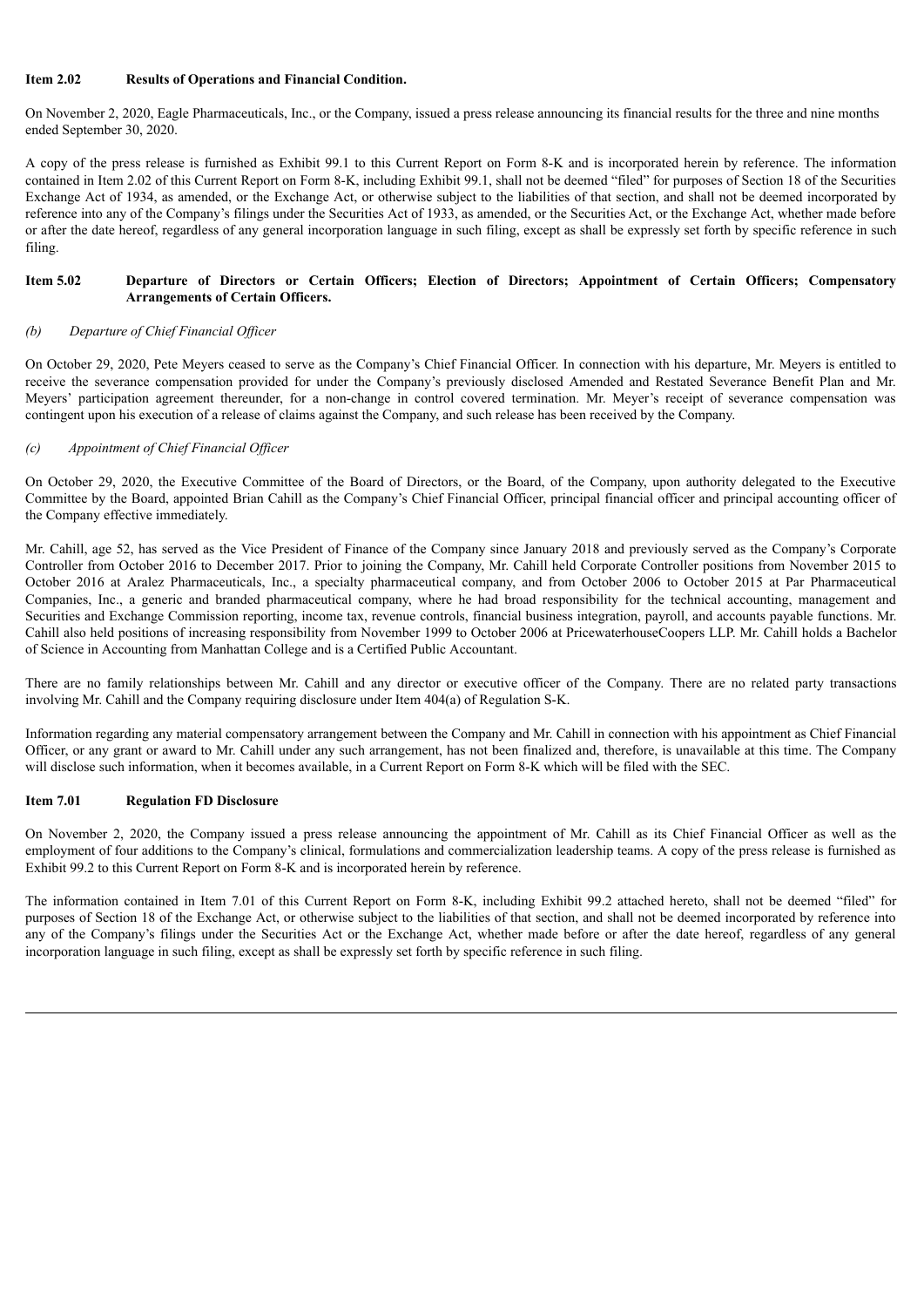# **Item 9.01 Financial Statements and Exhibits.**

# (d) Exhibits

| Exhibit No.  | <b>Description</b>                                                           |
|--------------|------------------------------------------------------------------------------|
| <u>99.1</u>  | Earnings Release dated November 2, 2020.                                     |
| <u>99.2 </u> | Press Release dated November 2, 2020.                                        |
| 104          | Cover Page Interactive Data File (embedded within the Inline XBRL document). |
|              |                                                                              |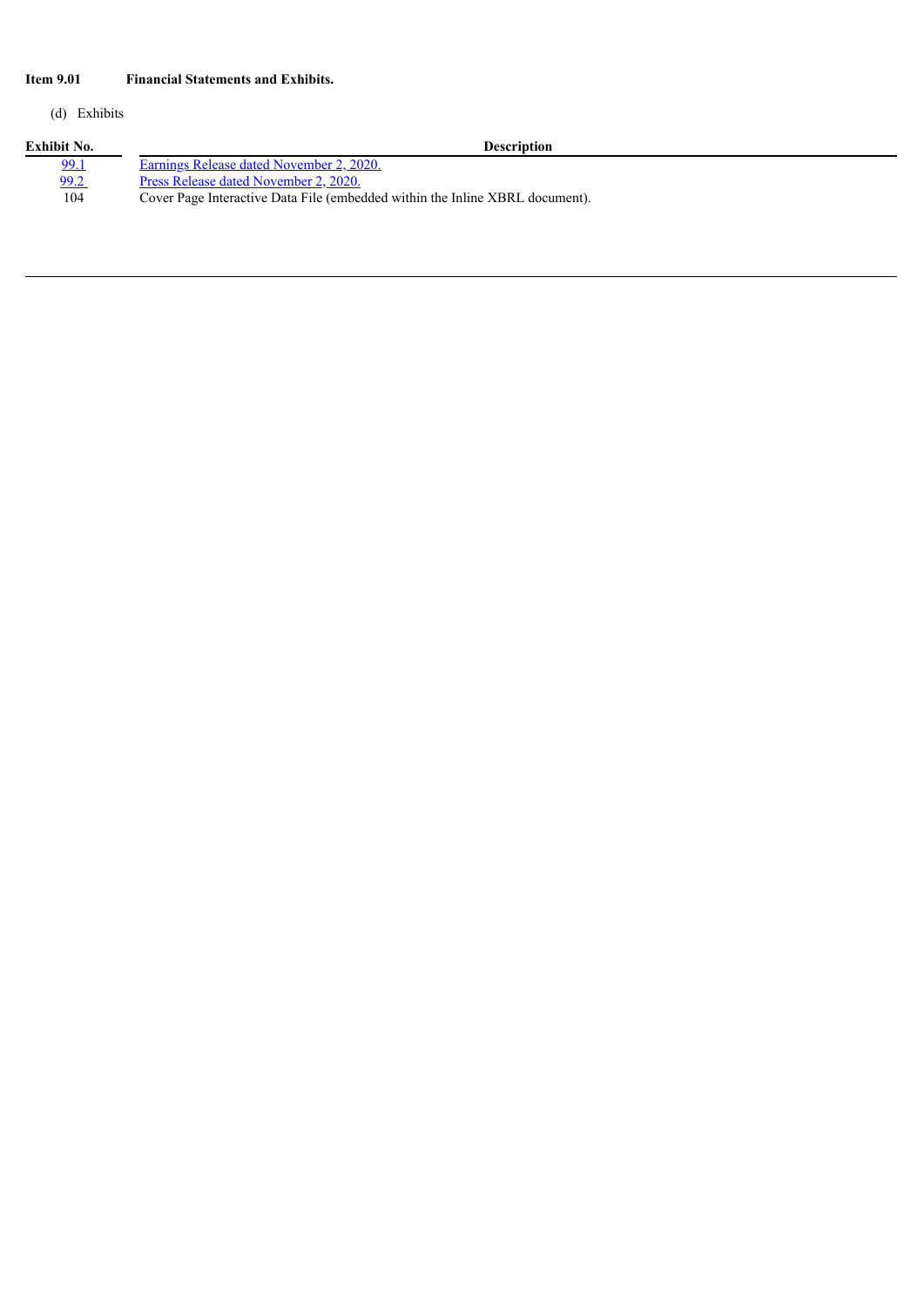# **SIGNATURES**

Pursuant to the requirements of the Securities Exchange Act of 1934, the Registrant has duly caused this report to be signed on its behalf by the undersigned hereunto duly authorized.

# Dated: November 2, 2020 **EAGLE PHARMACEUTICALS, INC.**

By: /s/ Scott Tarriff

Scott Tarriff Chief Executive Officer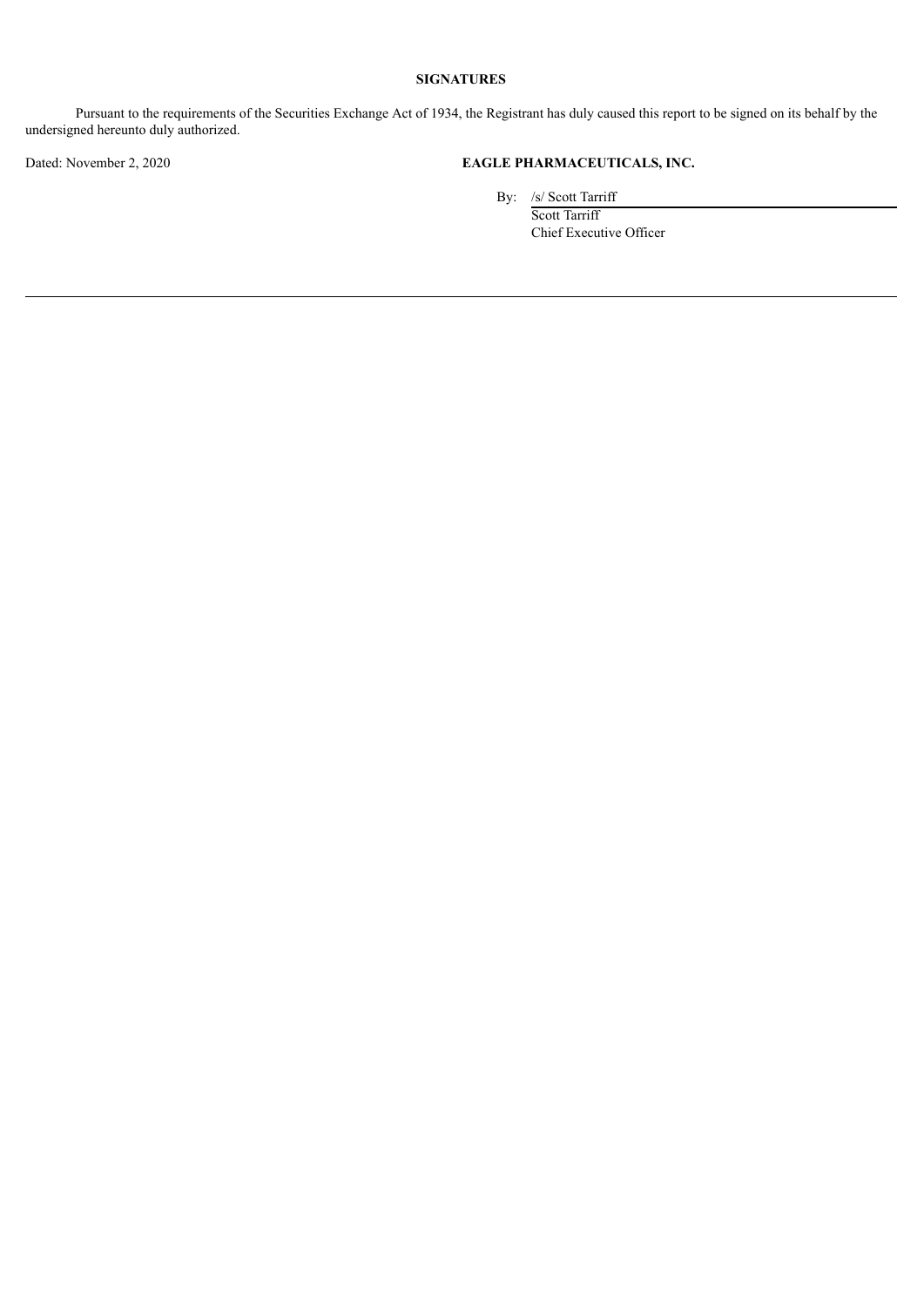<span id="page-4-0"></span>

## **For Immediate Release**

# **Eagle Pharmaceuticals Reports Third Quarter 2020 Results**

-- Q3 2020 net income was \$0.52 per basic and \$0.51 per diluted share and adjusted non-GAAP net income was \$1.19 per basic and \$1.17 per diluted share --

-- Granted Priority Review by U.S. Food and Drug Administration ("FDA") for vasopressin; trial date set for January 11, 2021 --

-- Held positive Type C meeting with FDA on fulvestrant (EA-114); next step is to submit formal protocol for clinical study --

-- Promoted Brian Cahill as Eagle's new Chief Financial Officer --

-- Added experienced pharmaceutical industry executives to clinical, formulations and commercial leadership teams --

-- Japanese licensing partner, SymBio, received approval of TREAKISYM ready-to-dilute formulation, triggering \$5.0 million milestone payment to Eagle --

WOODCLIFF LAKE, NJ—November 2, 2020—Eagle Pharmaceuticals, Inc. (Nasdaq: EGRX) ("Eagle" or the "Company") today announced financial results for the three and nine months ended September 30, 2020.

### **Business and Recent Highlights:**

- Received formal notification from FDA granting Priority Review for the Company's abbreviated new drug application ("ANDA") filed for vasopressin. A trial date of January 11, 2021 has been set;
- · Added four experienced pharmaceutical industry executives to clinical, formulations and commercial leadership teams as follows: Judith ("Judi") Ng-Cashin, M.D., is EVP and Chief Medical Officer; John Kimmet, is EVP, Oncology and Acute Care Marketing; Valentin R. Curt, M.D., is SVP, Clinical Drug Development; and Gaozhong Zhu, Ph.D., is SVP, Pharmaceutical Development;
- Promoted Brian Cahill as the Company's new Chief Financial Officer. Mr. Cahill has served as Eagle's VP, Finance for the last four years and brings more than 20 years of public company and public accounting experience to the Company;
- Received Board approval for a \$25.0 million accelerated share repurchase transaction with JPMorgan as part of the Company's existing \$160.0 million share repurchase program. To date, Eagle has purchased \$205.0 million, or approximately 22% of the Company's issued shares, at approximately \$55.00 per share;
- · Announced the publication of preclinical research on dantrolene sodium in the peer-reviewed *Journal of Alzheimer's Disease*. The academic-based study, conducted by Eagle's collaboration partner, the University of Pennsylvania, demonstrated dantrolene sodium improved memory and cognition in a mouse model of Alzheimer's disease;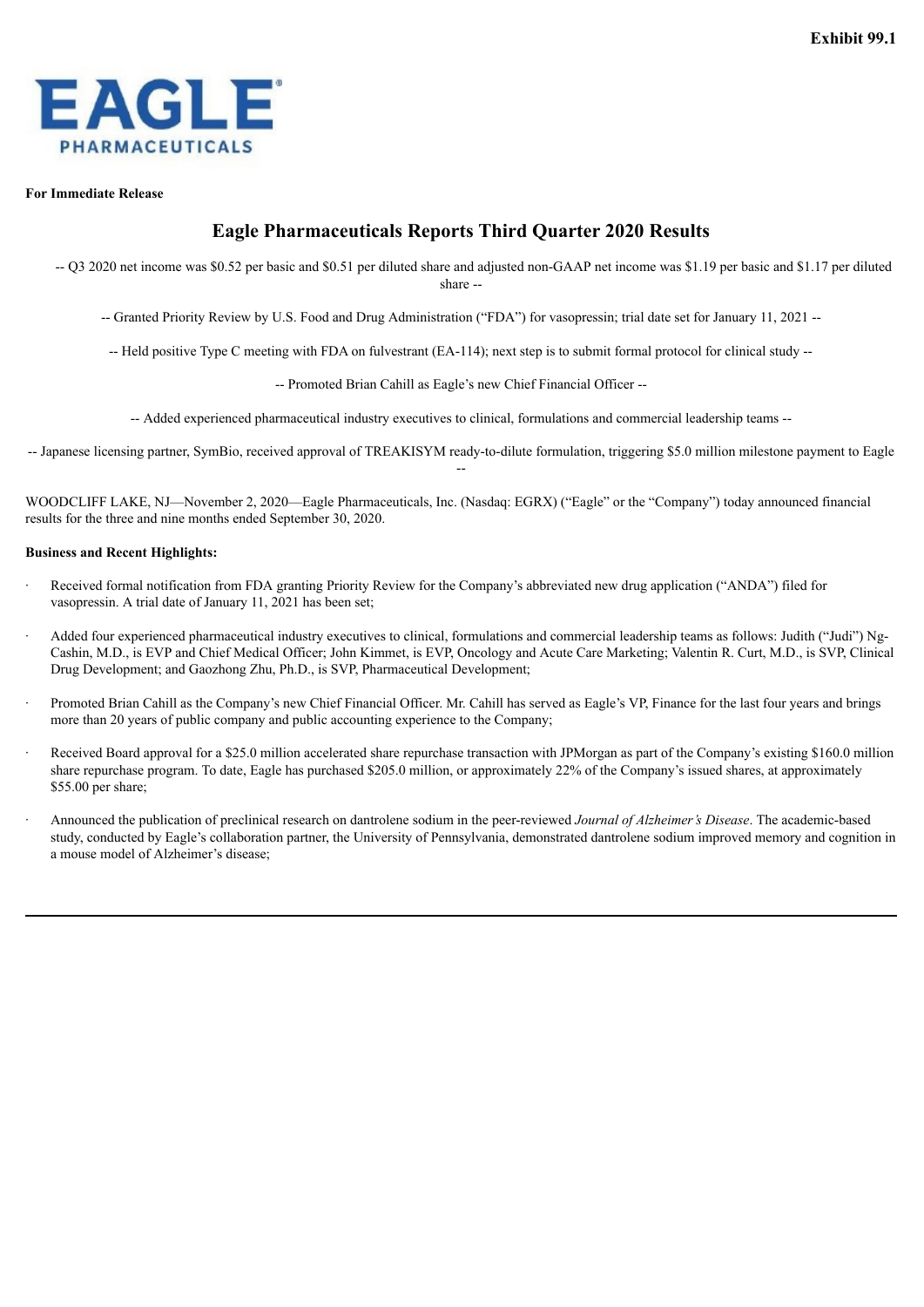#### **Page 2: Eagle Pharmaceuticals Reports Third Quarter 2020 Results**

- Initiating dose ranging studies in another animal model using intravenous administration of RYANODEX<sup>®</sup> for the treatment of brain damage secondary to nerve agent exposure and will include an arm using an intramuscular formulation of EA-111. Eagle believes that the preliminary results will allow the Company to update its Special Protocol Assessment with the FDA; and
- Despite the ongoing COVID-19 pandemic, the Company has not experienced significant disruptions to its supply chain to date, and believes it has sufficient supply chain inventory to continue manufacturing and to provide product without interruption consistent with its current business plans and projections; the Company has experienced variable financial impacts and has also experienced delays in the timing of certain of its pre-clinical programs and delays in its ongoing litigation matters due to the COVID-19 pandemic; the Company continues to monitor the ongoing pandemic and evaluate and evolve its business plans and response strategy thereto.

#### **Oncology Highlights:**

- · Held a positive Type C meeting with FDA on fulvestrant and is in the process of gaining agreement on the details of the formal protocol for the clinical study;
- Japanese licensing partner, SymBio, received regulatory approval for TREAKISYM ready-to-dilute ("RTD") (250 ml) liquid formulation from the Pharmaceuticals and Medical Devices Agency in Japan. The approval covers all currently approved TREAKISYM indications (low-grade non-Hodgkin's lymphoma, mantle cell lymphoma, and chronic lymphocytic leukemia) and triggered a \$5.0 million milestone payment to Eagle. SymBio's conversion of its current lyophilized formulation of TREAKISYM to Eagle's RTD liquid formulation and commercial launch are expected in January 2021;
- · Centers for Medicare & Medicaid Services established unique Healthcare Common Procedure Coding System code, or J-code, for PEMFEXY™ (Pemetrexed for Injection, 10 mg), a branded alternative to  $ALIMTA^{\circledR}$  effective October 1, 2020;
- Granted a supplement approval by FDA for 500mg multiple-dose vial of PEMFEXY. The Company has initial market entry (equivalent to approximately a three-week supply of current ALIMTA utilization) on February 1, 2022, and a subsequent uncapped entry on April 1, 2022; and
- · The Company's strategic collaboration partner, Tyme Technologies, Inc. ("Tyme"), announced that FDA granted Orphan Drug Designation for its lead product candidate, SM-88, a treatment for patients with pancreatic cancer.

#### **Third Quarter 2020 Financial Highlights**

- Total revenue for Q3 2020 was \$49.9 million, compared to \$41.1 million in Q3 2019, primarily reflecting increased product sales of BELRAPZO $^{\circledR}$  and RYANODEX, as well as the \$5.0 million milestone from SymBio, partially offset by lower product sales of BENDEKA.
- Net income for O3 2020 was \$7.1 million, or \$0.52 per basic and \$0.51 per diluted share, compared to net loss for O3 2019 of \$2.4 million, or (\$0.17) per basic and diluted share.
- · Adjusted non-GAAP net income for Q3 2020 was \$16.1 million, or \$1.19 per basic and \$1.17 per diluted share, compared to adjusted non-GAAP net income for Q3 2019 of \$3.7 million, or \$0.27 per basic and \$0.26 per diluted share.
- · Cash and cash equivalents were \$89.7 million, net accounts receivable was \$52.2 million, and debt was \$36.0 million as of September 30, 2020.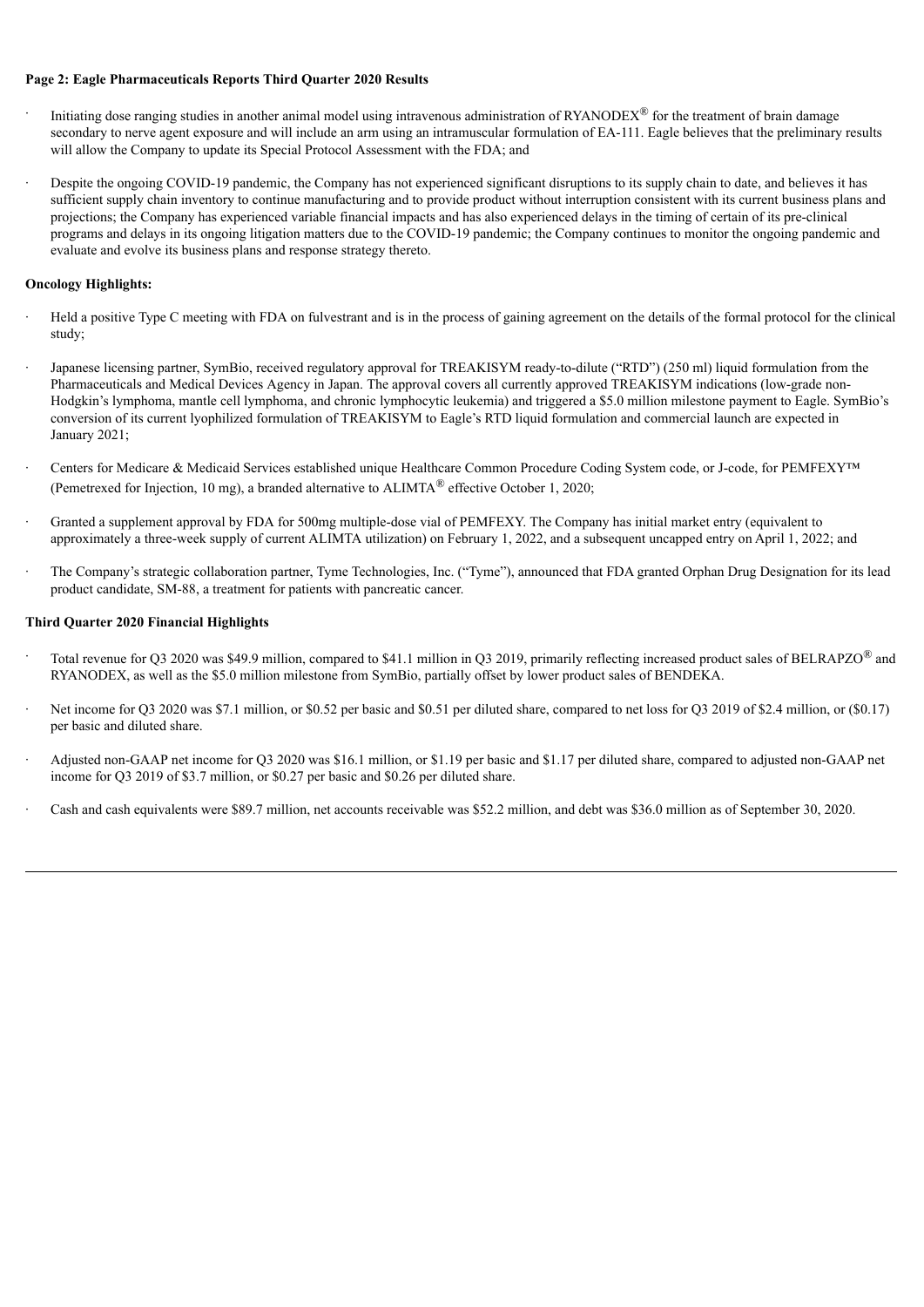### **Page 3: Eagle Pharmaceuticals Reports Third Quarter 2020 Results**

"Our strong third-quarter results demonstrate the efficiency of our business model as we continue to reinvest in our company. This momentum is further supported by multiple near-term product opportunities we are advancing, including vasopressin, fulvestrant, RYANODEX for several indications and PEMFEXY, along with our key partnerships with SymBio for bendamustine and Tyme for pancreatic cancer and other oncology indications. We are also excited to welcome a talented group of pharmaceutical executives to the Eagle team and look forward to their contributions in support of our promising lineup of products and anticipated upcoming launches. The next 12-18 months look to be an active period for Eagle, and I am optimistic about our prospects going forward," stated Scott Tarriff, Chief Executive Officer of Eagle Pharmaceuticals.

#### **Third Quarter 2020 Financial Results**

Total revenue for Q3 2020 was \$49.9 million, as compared to \$41.1 million for Q3 2019.

Q3 2020 BELRAPZO product sales were \$8.7 million, compared to \$3.4 million in Q3 2019.

Q3 2020 RYANODEX product sales were \$4.2 million, compared to \$2.6 million in Q3 2019.

Royalty revenue was \$27.6 million in the third quarter of 2020, compared to \$26.5 million in the third quarter of 2019. BENDEKA royalties were \$27.6 million in the third quarter of 2020, compared to \$26.2 million in the third quarter of 2019. A summary of total revenue is outlined below:

|                           |   | Three Months Ended September 30, |      |             |  |
|---------------------------|---|----------------------------------|------|-------------|--|
|                           |   | 2020                             | 2019 |             |  |
|                           |   | (unaudited)                      |      | (unaudited) |  |
| Revenue (in thousands):   |   |                                  |      |             |  |
| Product sales             | У | 17,317                           |      | 14,659      |  |
| Royalty revenue           |   | 27,611                           |      | 26,488      |  |
| License and other revenue |   | 5.000                            |      |             |  |
| Total revenue             |   | 49.928                           |      | 41,147      |  |

Gross Margin was 76% during the third quarter of 2020, as compared to 64% in the third quarter of 2019. The expansion in gross margin in the third quarter of 2020 was driven by an increase in RYANODEX sales, lower BENDEKA product sales in the period to our marketing partner, on which Eagle earns no profit, the increase in BENDEKA royalty revenue, and the \$5.0 million milestone payment from SymBio.

R&D expense was \$4.8 million for the third quarter of 2020, compared to \$10.2 million in the third quarter of 2019. The decrease primarily resulted from lower spending on vasopressin and RYANODEX for the treatment of exertional heat stroke, as well as lower stock-based compensation expense. Excluding stock-based compensation and other non-cash and non-recurring items, R&D expense during the third quarter of 2020 was \$5.3 million.

SG&A expense in the third quarter of 2020 decreased to \$17.7 million compared to \$18.5 million in the third quarter of 2019, primarily due to decreases in travel and entertainment expenses, trade show costs, and external legal expenses. Excluding stock-based compensation and other non-cash and nonrecurring items, third quarter 2020 SG&A expense was \$11.9 million.

Net income for the third quarter of 2020 was \$7.1 million, or \$0.52 per basic and \$0.51 per diluted share, compared to net loss of \$2.4 million, or (\$0.17) per basic and diluted share, in the third quarter of 2019.

Adjusted non-GAAP net income for the third quarter of 2020 was \$16.1 million, or \$1.19 per basic and \$1.17 per diluted share, compared to adjusted non-GAAP net income of \$3.7 million or \$0.27 per basic and \$0.26 per diluted share in the third quarter of 2019. For a full reconciliation of adjusted non-GAAP net income to the most comparable GAAP financial measures, please see the tables at the end of this press release.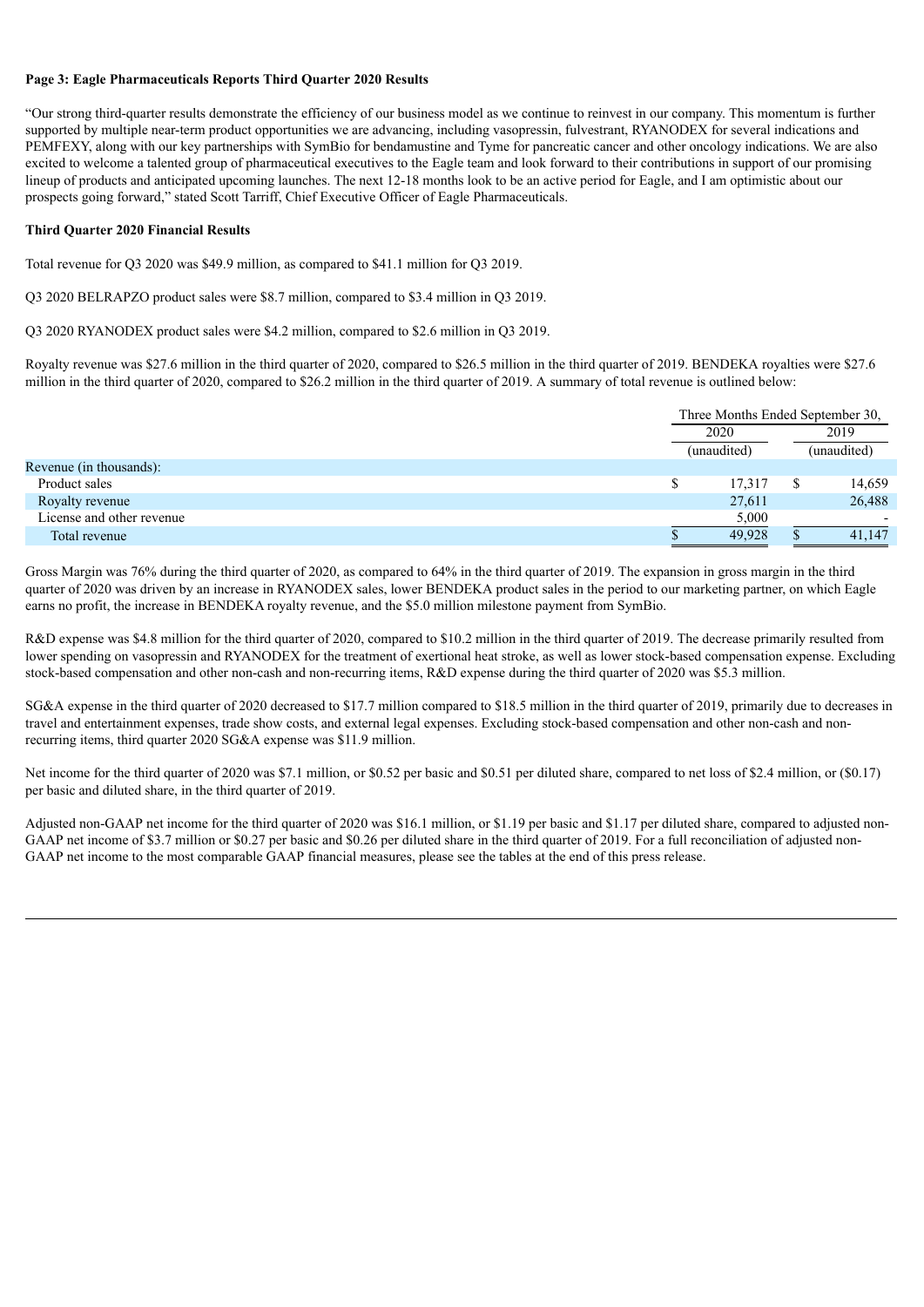# **Page 4: Eagle Pharmaceuticals Reports Third Quarter 2020 Results**

#### **2020 Expense Guidance**

- · R&D expense in 2020, on a non-GAAP basis, is expected to be \$40-\$44 million, as compared to \$31 million in 2019.
- · SG&A spend in 2020, on a non-GAAP basis, is expected to be \$61-\$64 million, as compared to \$56 million in 2019.

The guidance provided in this section represents forward-looking information, and actual results may vary. Please see the risks and assumptions referred to in the Forward-Looking Statements section of this press release.

#### **Liquidity**

As of September 30, 2020, the Company had \$89.7 million in cash and cash equivalents plus \$52.2 million in net accounts receivable, \$34.3 million of which was due from Teva. The Company had \$36.0 million in outstanding debt. Therefore, as of September 30, 2020, the Company had net cash plus receivables of \$105.9 million.

In the third quarter of 2020, the Company repurchased \$28.0 million of its common stock as part of the Company's \$160.0 million share repurchase program. From August 2016 through September 30, 2020, the Company repurchased \$205.0 million of its common stock.

#### **Conference Call**

As previously announced, Eagle management will host its Q3 2020 conference call as follows:

| Date                      | Monday, November 2, 2020                               |
|---------------------------|--------------------------------------------------------|
| Time                      | 8:30 A.M. ET                                           |
| Toll free $(U.S.)$        | 866-342-8591                                           |
| International             | 203-518-9713                                           |
| Webcast (live and replay) | www.eagleus.com, under the "Investor $+$ News" section |

Participants should dial in 15 minutes prior to the start of the call to ensure timely access.

A replay of the conference call will be available for one week after the call's completion by dialing 800-934-3336 (US) or 402-220-1148 (International) and entering conference call ID EGRXQ320. The webcast will be archived for 30 days at the aforementioned URL.

#### **About Eagle Pharmaceuticals, Inc.**

Eagle is a fully integrated pharmaceutical company with research and development, clinical, manufacturing and commercial expertise. Eagle is committed to developing innovative medicines that result in meaningful improvements in patients' lives. Eagle's commercialized products include RYANODEX<sup>®</sup>,  $BENDEKA^{\circledR}$ ,  $BELRAPZO^{\circledR}$ , and its oncology and CNS/metabolic critical care pipeline includes product candidates with the potential to address underserved therapeutic areas across multiple disease states. Additional information is available on Eagle's website at www.eagleus.com.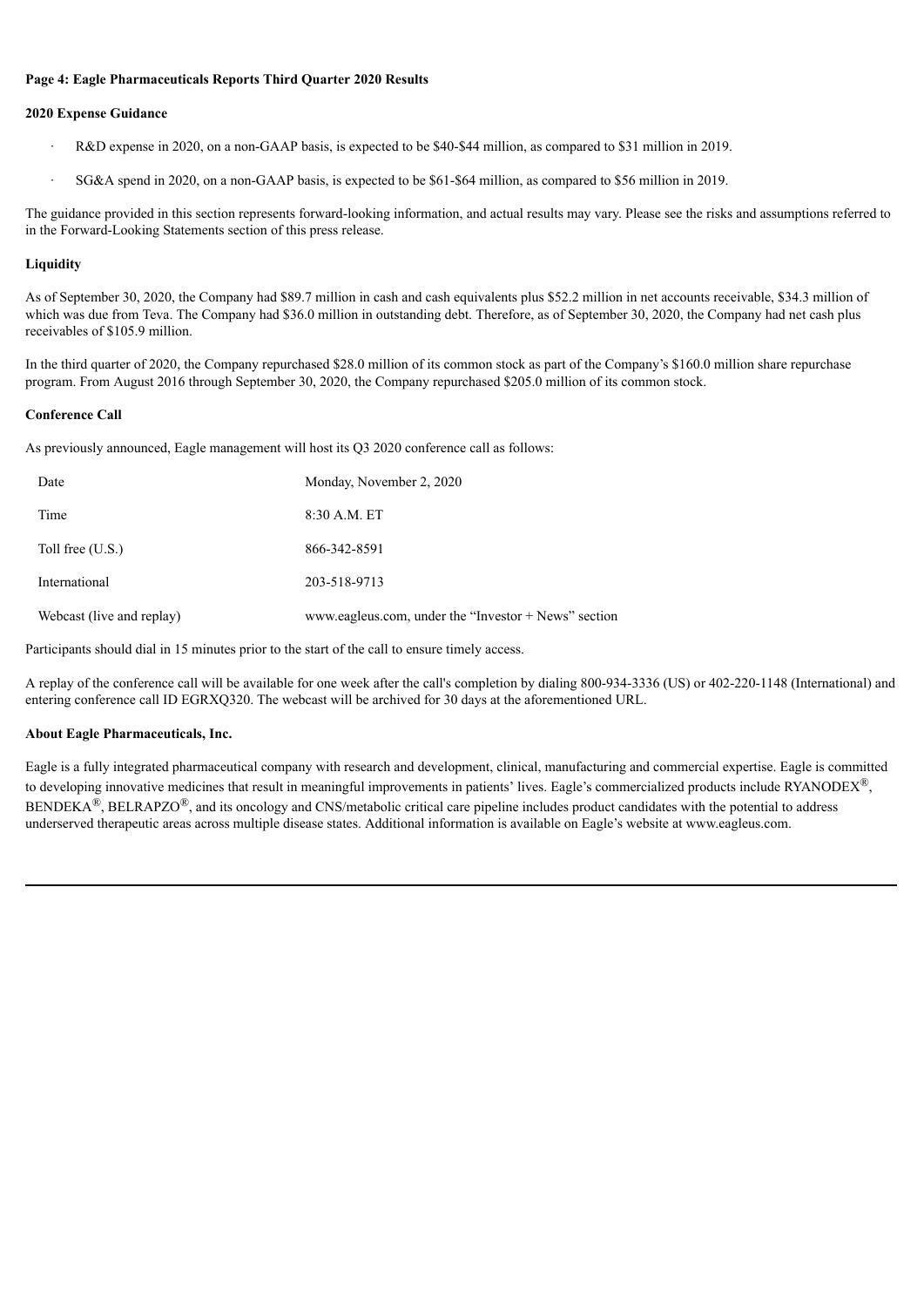#### **Page 5: Eagle Pharmaceuticals Reports Third Quarter 2020 Results**

#### **Forward-Looking Statements**

This press release contains forward-looking information within the meaning of the Private Securities Litigation Reform Act of 1995, as amended, and other securities laws. Forward-looking statements are statements that are not historical facts. Words and phrases such as "anticipated," "forward," "will," "would," "may," "remain," "potential," "prepare," "expected," "believe," "plan," "near future," "belief," "guidance," and similar expressions are intended to identify forward-looking statements. These statements include, but are not limited to, statements regarding future events such as: the Company's expectations regarding the current and anticipated impact of the ongoing COVID-19 pandemic on the Company's business and operations, including sales, marketing, manufacturing and supply chain interruptions; the number and timing of potential product launches, development initiatives and new indications for RYANODEX, including for the treatment of brain damage secondary to Nerve Agent exposure and ability to update its Special Protocol Assessment with the FDA; the Company's clinical development plan for its fulvestrant product candidate, EA-114, including potential approval of its submitted ANDA for vasopressin, as well as the development efforts for the other product candidates in its portfolio; the timing of the Company's PEMFEXY and vasopressin launches, if ever; the period of market exclusivity for vasopressin; the success of the Company's collaborations with its strategic partners; the Company's expense guidance for fiscal year 2020; the Company's expectations with respect to near-term product opportunities and commercial launches and the ability of the leadership team to support the Company's growth; statements regarding the efficiency and strength of the Company's business model; the Company's ability to deliver value in 2020 and over the long term; and the Company's plans and ability to advance the products in its pipeline. All of such statements are subject to certain risks and uncertainties, many of which are difficult to predict and generally beyond the Company's control, that could cause actual results to differ materially from those expressed in, or implied or projected by, the forward-looking information and statements. Such risks and uncertainties include, but are not limited to: the impacts of the ongoing COVID-19 pandemic, including disruption or impact in the sales of the Company's marketed products, interruptions or other adverse effects to clinical trials, delays in regulatory review, manufacturing and supply chain interruptions, adverse effects on healthcare systems, disruption in the operations of the Company's third party partners and disruption of the global economy, and the overall impact of the COVID-19 pandemic on the Company's business, financial condition and results of operations; risks that the Company's business, financial condition and results of operations will be impacted by the continued spread of COVID-19 in the geographies where the Company's third-party partners operate; whether the Company will incur unforeseen expenses or liabilities or other market factors; whether the Company will successfully implement its development plan for its fulvestrant product candidate, EA-114, or other product candidates; delay in or failure to obtain regulatory approval of the Company's product candidates; whether the Company can successfully market and commercialize its product candidates, including RYANODEX, BENDEKA and BELRAPZO; the success of the Company's relationships with its partners, including the University of Pennsylvania, Teva, Tyme and SymBio and the parties' ability to work effectively together; the availability and pricing of third party sourced products and materials; the outcome of litigation involving any of our products or that may have an impact on any of our products; successful compliance with the FDA and other governmental regulations applicable to product approvals, manufacturing facilities, products and/or businesses; general economic conditions, including the potential adverse effects of public health issues, including the COVID-19 pandemic, on economic activity and the performance of the financial markets generally; the strength and enforceability of the Company's intellectual property rights or the rights of third parties; competition from other pharmaceutical and biotechnology companies and the potential for competition from generic entrants into the market; the risks inherent in the early stages of drug development and in conducting clinical trials; and those risks and uncertainties identified in the "Risk Factors" section of the Company's Annual Report on Form 10-K for the year ended December 31, 2019 filed with the Securities and Exchange Commission (the "SEC") on March 2, 2020 as updated by its Quarterly Reports on Form 10-Q for the quarters ended March 31, 2020 and June 30, 2020, filed with the SEC on May 11, 2020 and August 10, 2020, respectively, and its other subsequent filings with the Securities and Exchange Commission. Readers are cautioned not to place undue reliance on these forward-looking statements that speak only as of the date hereof, and the Company does not undertake any obligation to revise and disseminate forward-looking statements to reflect events or circumstances after the date hereof, or to reflect the occurrence of or non-occurrence of any events, except as required by law.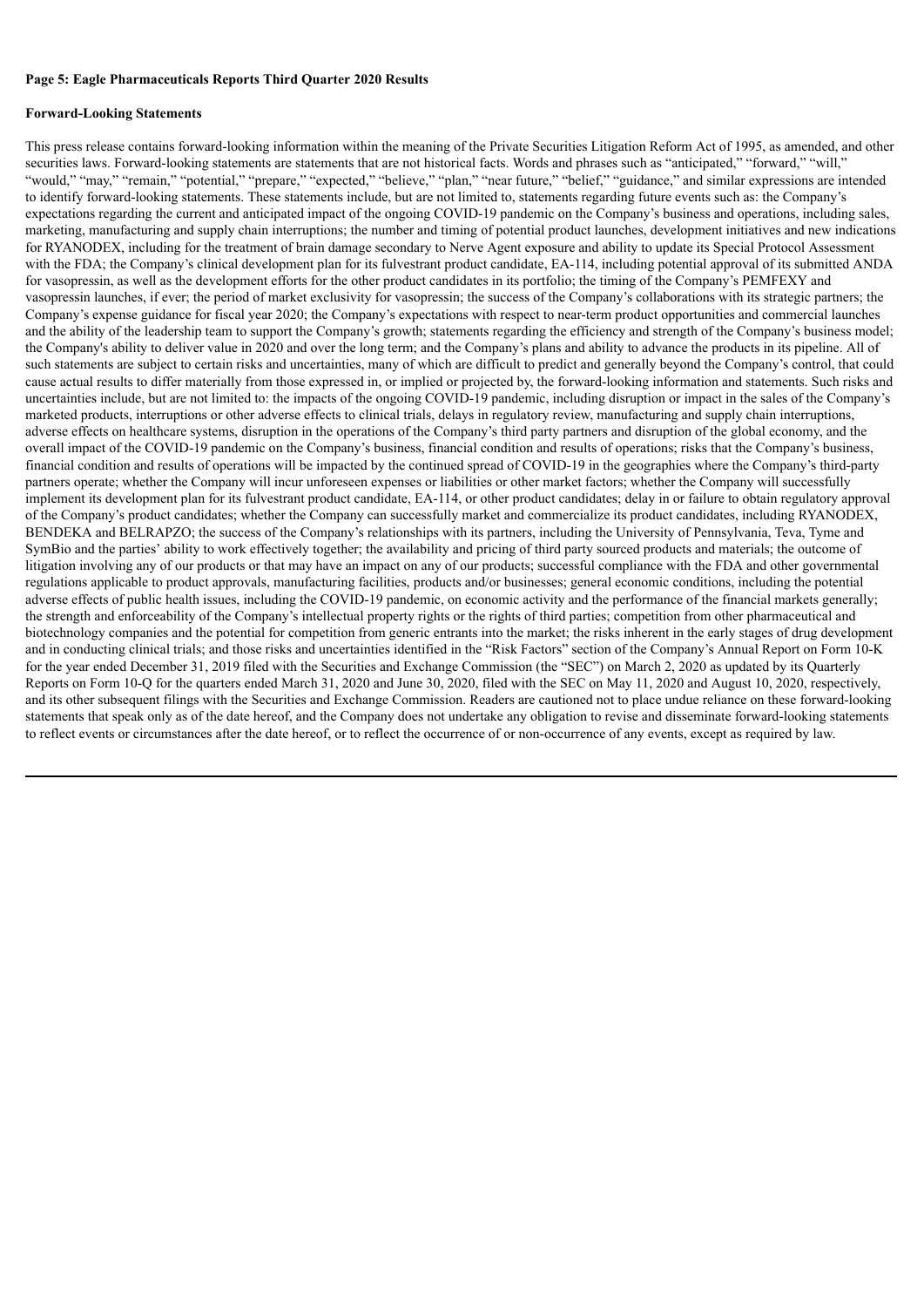# **Page 6: Eagle Pharmaceuticals Reports Third Quarter 2020 Results**

#### **Non-GAAP Financial Performance Measures**

In addition to financial information prepared in accordance with U.S. GAAP, this press release also contains adjusted non-GAAP net income and adjusted non-GAAP earnings per share attributable to Eagle. The Company believes these measures provide investors and management with supplemental information relating to operating performance and trends that facilitate comparisons between periods and with respect to projected information.

Adjusted non-GAAP net income excludes amortization expense, stock-based compensation expense, depreciation expense, expense related to collaboration with Tyme, severance, non-cash interest expense, fair value adjustments on equity investment, fair value adjustments on unsettled accelerated share repurchase agreement and the tax effect of these adjustments. The Company believes these non-GAAP financial measures help indicate underlying trends in the Company's business and are important in comparing current results with prior period results and understanding projected operating performance. Non-GAAP financial measures provide the Company and its investors with an indication of the Company's baseline performance before items that are considered by the Company not to be reflective of the Company's ongoing results. See the attached Reconciliation of GAAP to Adjusted Non-GAAP Net Income and Adjusted Non-GAAP Earnings per Share and Reconciliation of GAAP to Adjusted Non-GAAP EBITDA for details of the amounts excluded and included to arrive at adjusted non-GAAP net income, adjusted non-GAAP earnings per share amounts, and adjusted non-GAAP EBITDA amounts, *respectively.*

These adjusted measures are non-GAAP and should be considered in addition to, but not as a substitute for, the information prepared in accordance with U.S. GAAP. The Company strongly encourages investors to review its consolidated financial statements and publicly-filed reports in their entirety and cautions investors that the non-GAAP measures used by the Company may differ from similar measures used by other companies, even when similar terms *are used to identify such measures.*

#### **Investor Relations for Eagle Pharmaceuticals, Inc.:**

Lisa M. Wilson In-Site Communications, Inc. T: 212-452-2793 E: lwilson@insitecony.com

**Public Relations for Eagle Pharmaceuticals, Inc.:** Faith Pomeroy-Ward T: 817-807-8044 E: faith@fpwservices.com

*-- Financial tables follow –*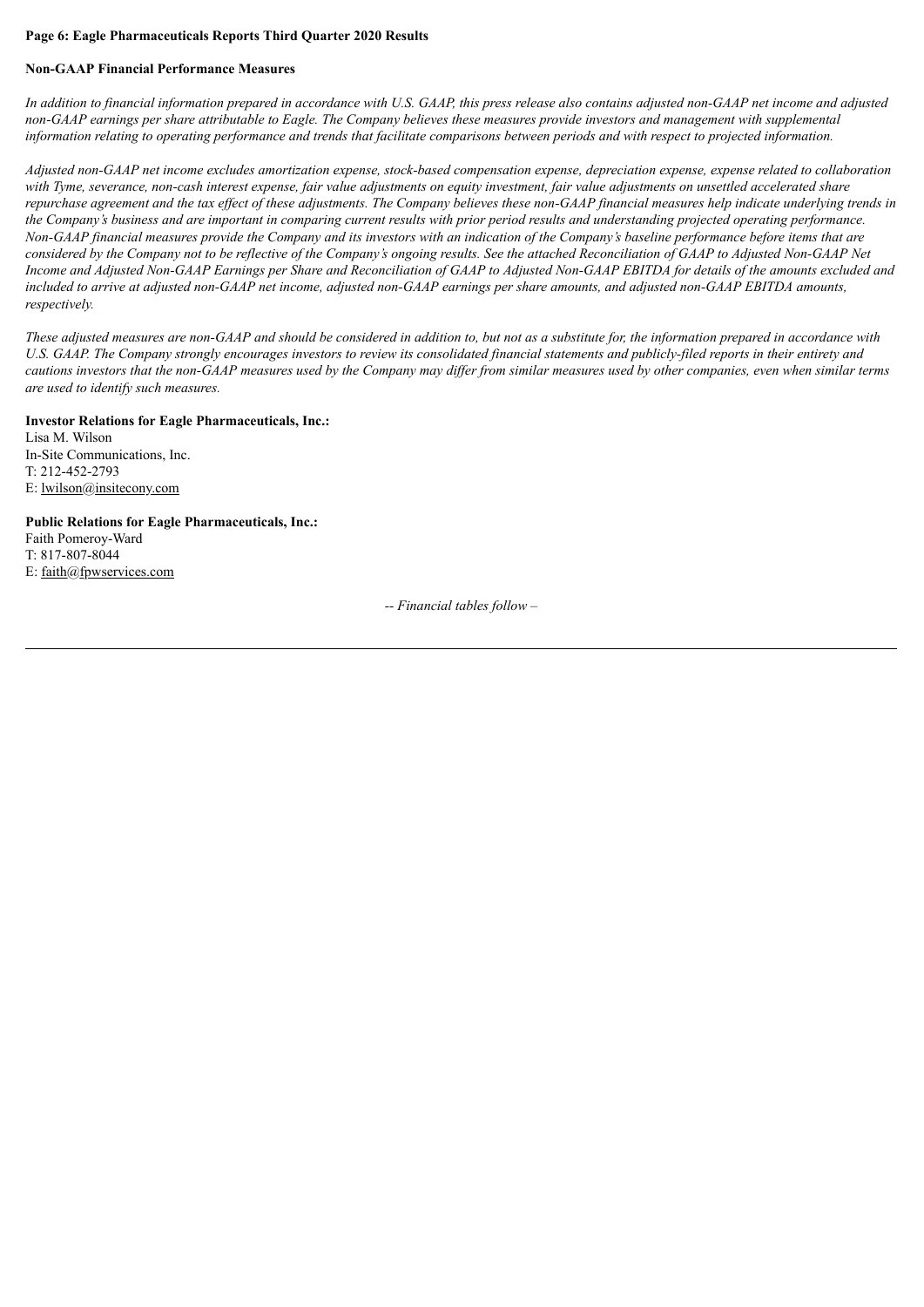## **EAGLE PHARMACEUTICALS, INC. CONDENSED CONSOLIDATED BALANCE SHEETS (UNAUDITED) (In thousands, except share amounts)**

|                                                                                                                                    |              | September 30,<br>2020 |              | December 31,<br>2019 |  |
|------------------------------------------------------------------------------------------------------------------------------------|--------------|-----------------------|--------------|----------------------|--|
| <b>ASSETS</b>                                                                                                                      |              |                       |              |                      |  |
| <b>Current assets:</b>                                                                                                             |              |                       |              |                      |  |
| Cash and cash equivalents                                                                                                          | $\mathbb{S}$ | 89,681                | $\mathbb{S}$ | 109,775              |  |
| Accounts receivable, net                                                                                                           |              | 52,199                |              | 48,004               |  |
| Inventories                                                                                                                        |              | 6,586                 |              | 6,566                |  |
| Prepaid expenses and other current assets                                                                                          |              | 15,330                |              | 15,104               |  |
| Total current assets                                                                                                               |              | 163,796               |              | 179,449              |  |
| Property and equipment, net                                                                                                        |              | 2,123                 |              | 2,202                |  |
| Intangible assets, net                                                                                                             |              | 13,584                |              | 15,583               |  |
| Goodwill                                                                                                                           |              | 39,743                |              | 39,743               |  |
| Deferred tax asset, net                                                                                                            |              | 15,340                |              | 13,669               |  |
| Other assets                                                                                                                       |              | 13,575                |              | 3,908                |  |
| Total assets                                                                                                                       | $\,$         | 248,161               | $\mathbb{S}$ | 254,554              |  |
| <b>LIABILITIES AND STOCKHOLDERS' EQUITY</b>                                                                                        |              |                       |              |                      |  |
| <b>Current liabilities:</b>                                                                                                        |              |                       |              |                      |  |
| Accounts payable                                                                                                                   | \$           | 13,068                | \$           | 5,462                |  |
| Accrued expenses and other liabilities                                                                                             |              | 24,445                |              | 28,361               |  |
| Current portion of long-term debt                                                                                                  |              | 8,000                 |              | 5,000                |  |
| Total current liabilities                                                                                                          |              | 45,513                |              | 38,823               |  |
| Other long-term liabilities                                                                                                        |              | 2,844                 |              | 3,000                |  |
| Long-term debt, less current portion                                                                                               |              | 27,017                |              | 33,557               |  |
| <b>Total liabilities</b>                                                                                                           |              | 75,374                |              | 75,380               |  |
| <b>Commitments and Contingencies</b>                                                                                               |              |                       |              |                      |  |
| <b>Stockholders' equity:</b>                                                                                                       |              |                       |              |                      |  |
| Preferred stock, 1,500,000 shares authorized and no shares issued or outstanding as of September 30, 2020 and<br>December 31, 2019 |              |                       |              |                      |  |
| Common stock, \$0.001 par value; 50,000,000 shares authorized; 16,624,681 and 16,537,846 shares issued as of                       |              |                       |              |                      |  |
| September 30, 2020 and December 31, 2019, respectively                                                                             |              | 17                    |              | 17                   |  |
| Additional paid in capital                                                                                                         |              | 296,198               |              | 278,518              |  |
| Retained earnings                                                                                                                  |              | 76,432                |              | 72,500               |  |
| Treasury stock, at cost, 3,594,551 and 2,907,687 shares as of September 30, 2020 and December 31, 2019,                            |              |                       |              |                      |  |
| respectively                                                                                                                       |              | (199, 860)            |              | (171, 861)           |  |
| Total stockholders' equity                                                                                                         |              | 172,787               |              | 179,174              |  |
| Total liabilities and stockholders' equity                                                                                         | \$           | 248,161               | \$           | 254,554              |  |
|                                                                                                                                    |              |                       |              |                      |  |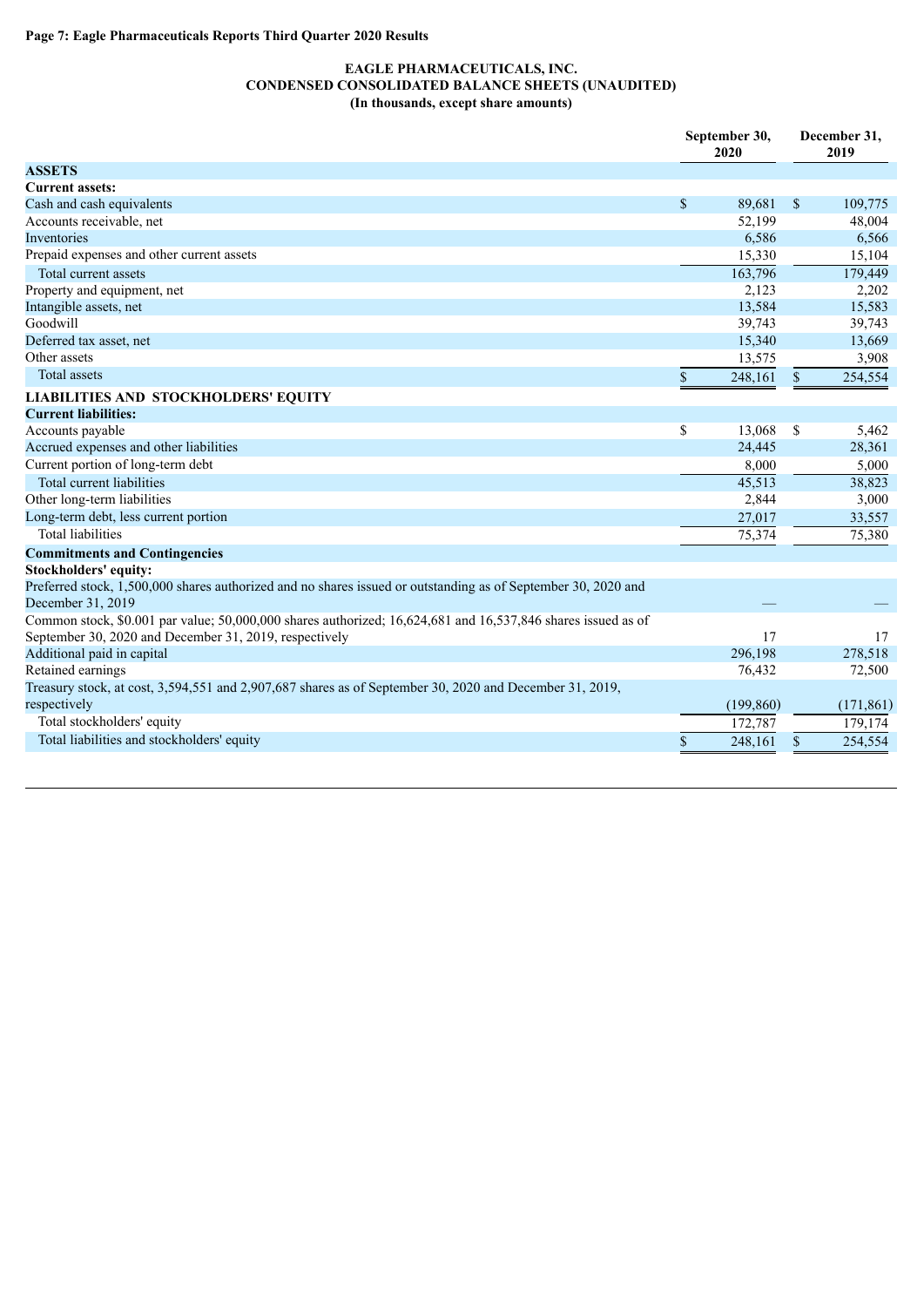# **Page 8: Eagle Pharmaceuticals Reports Third Quarter 2020 Results**

# **EAGLE PHARMACEUTICALS, INC. CONDENSED CONSOLIDATED STATEMENTS OF OPERATIONS (UNAUDITED) (In thousands, except share and per share amounts)**

|                                                                |                         |            |               |             | Three Months Ended September 30, Nine Months Ended September 30, |            |               |              |  |  |
|----------------------------------------------------------------|-------------------------|------------|---------------|-------------|------------------------------------------------------------------|------------|---------------|--------------|--|--|
|                                                                |                         | 2020       | 2019          |             |                                                                  | 2020       |               | 2019         |  |  |
| <b>Revenue:</b>                                                |                         |            |               |             |                                                                  |            |               |              |  |  |
| Product sales                                                  | \$                      | 17,317     | <sup>\$</sup> | 14,659      | <sup>\$</sup>                                                    | 49,387     | <sup>\$</sup> | 58,568       |  |  |
| Royalty revenue                                                |                         | 27,611     |               | 26,488      |                                                                  | 83,499     |               | 80,066       |  |  |
| License and other revenue                                      |                         | 5,000      |               |             |                                                                  | 5,000      |               | 9,000        |  |  |
| Total revenue                                                  |                         | 49,928     |               | 41,147      |                                                                  | 137,886    |               | 147,634      |  |  |
| <b>Operating expenses:</b>                                     |                         |            |               |             |                                                                  |            |               |              |  |  |
| Cost of product sales                                          |                         | 8,726      |               | 12,137      |                                                                  | 23,804     |               | 39,866       |  |  |
| Cost of royalty revenue                                        |                         | 3,260      |               | 2,785       |                                                                  | 9,120      |               | 9,440        |  |  |
| Research and development                                       |                         | 4,828      |               | 10,172      |                                                                  | 21,390     |               | 25,504       |  |  |
| Selling, general and administrative                            |                         | 17,697     |               | 18,537      |                                                                  | 60,411     |               | 53,906       |  |  |
| Total operating expenses                                       |                         | 34,511     |               | 43,631      |                                                                  | 114,725    |               | 128,716      |  |  |
| Income (loss) from operations                                  |                         | 15,417     |               | (2,484)     |                                                                  | 23,161     |               | 18,918       |  |  |
| Interest income                                                |                         | 46         |               | 570         |                                                                  | 542        |               | 1,701        |  |  |
| Interest expense                                               |                         | (489)      |               | (628)       |                                                                  | (2,164)    |               | (1,979)      |  |  |
| Other expense                                                  |                         | (6,049)    |               |             | (10, 249)                                                        |            |               |              |  |  |
| Total other expense, net                                       |                         | (6, 492)   |               | (58)        |                                                                  | (11, 871)  |               | (278)        |  |  |
| Income (loss) before income tax (provision) benefit            |                         | 8,925      |               | (2, 542)    |                                                                  | 11,290     | 18,640        |              |  |  |
| Income tax (provision) benefit                                 |                         | (1, 866)   |               | 152         | (7,358)                                                          |            | (5, 332)      |              |  |  |
| <b>Net Income (Loss)</b>                                       | \$                      | 7,059      | \$            | (2,390)     | $\mathbb{S}$                                                     | 3,932      | $\mathbb{S}$  | 13,308       |  |  |
| Earnings (Loss) per share attributable to common stockholders: |                         |            |               |             |                                                                  |            |               |              |  |  |
| <b>Basic</b>                                                   | \$                      | 0.52       | $\mathbf{s}$  | $(0.17)$ \$ |                                                                  | 0.29       | <sup>\$</sup> | 0.96         |  |  |
| Diluted                                                        | $\overline{\mathbb{S}}$ | 0.51       | \$            | $(0.17)$ \$ |                                                                  | 0.28       | <sup>\$</sup> | 0.94         |  |  |
| Weighted average number of common shares outstanding:          |                         |            |               |             |                                                                  |            |               |              |  |  |
| <b>Basic</b>                                                   |                         | 13,531,372 |               | 13,668,091  |                                                                  | 13,620,981 |               | 13,791,071   |  |  |
| Diluted                                                        |                         | 13,786,803 |               | 13,668,091  |                                                                  | 13,917,800 |               | 14, 147, 658 |  |  |
|                                                                |                         |            |               |             |                                                                  |            |               |              |  |  |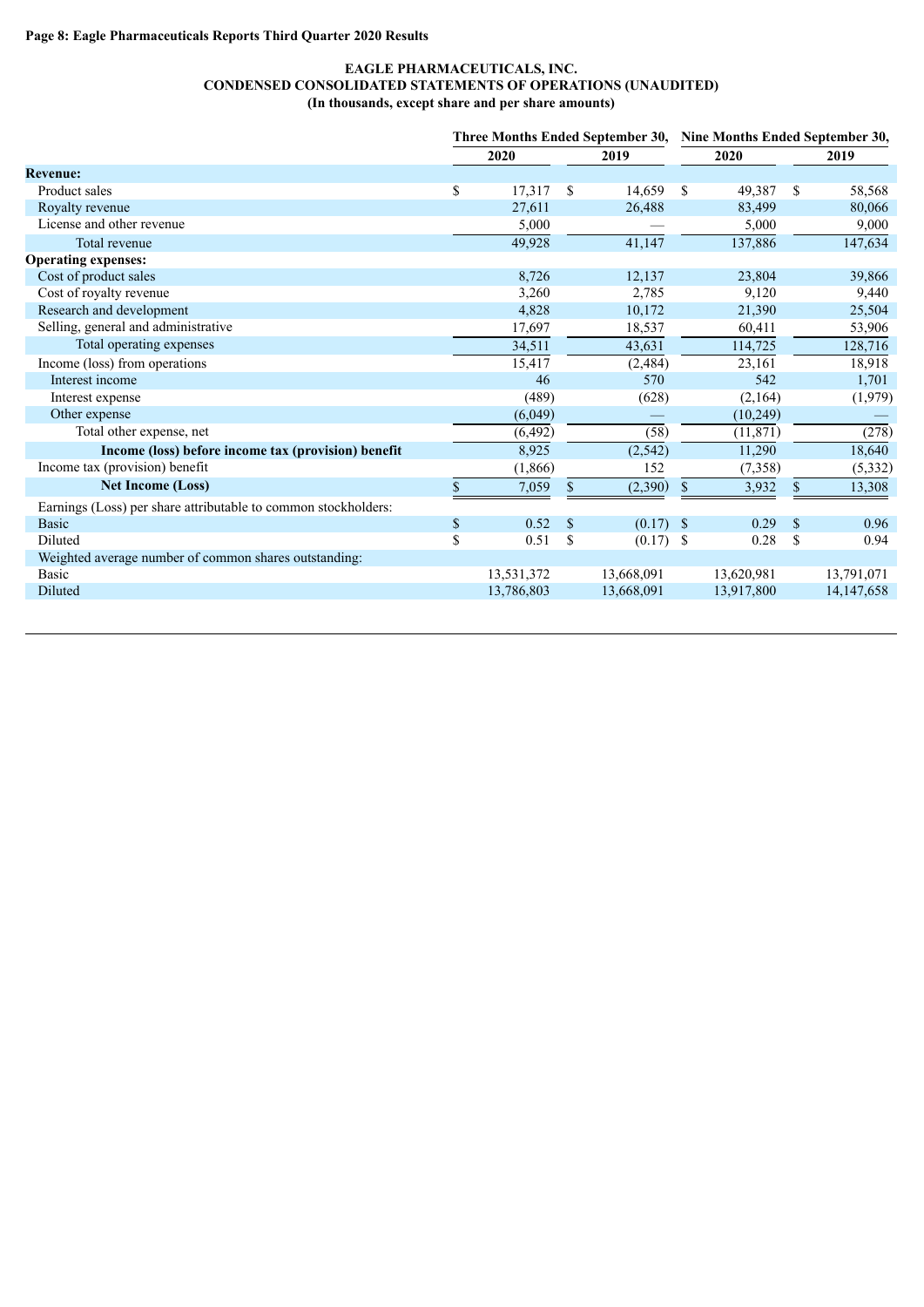## **EAGLE PHARMACEUTICALS, INC. CONDENSED CONSOLIDATED STATEMENTS OF CASH FLOWS (UNAUDITED) (In thousands)**

|                                                                                   |              |      | Nine Months Ended September 30, |  |  |
|-----------------------------------------------------------------------------------|--------------|------|---------------------------------|--|--|
|                                                                                   | 2020         |      | 2019                            |  |  |
| <b>Cash flows from operating activities:</b>                                      |              |      |                                 |  |  |
| Net income                                                                        | \$<br>3,932  | \$   | 13,308                          |  |  |
| Adjustments to reconcile net income to net cash provided by operating activities: |              |      |                                 |  |  |
| Deferred income taxes                                                             | (1,671)      |      | (175)                           |  |  |
| Depreciation expense                                                              | 656          |      | 725                             |  |  |
| Amortization expense of right-of-use assets                                       | 980          |      | 754                             |  |  |
| Amortization expense of intangible assets                                         | 1,999        |      | 1,890                           |  |  |
| Fair value adjustments on equity investment                                       | 7,700        |      |                                 |  |  |
| Stock-based compensation expense                                                  | 18,435       |      | 16,815                          |  |  |
| Amortization of debt issuance costs                                               | 301          |      | 282                             |  |  |
| Fair value adjustments on unsettled accelerated share repurchase agreement        | 2,549        |      |                                 |  |  |
| Changes in operating assets and liabilities which provided (used) cash:           |              |      |                                 |  |  |
| Accounts receivable                                                               | (4,195)      |      | 21,674                          |  |  |
| Inventories                                                                       | (20)         |      | 1,057                           |  |  |
| Prepaid expenses and other current assets                                         | (2,774)      |      | (253)                           |  |  |
| Accounts payable                                                                  | 7,606        |      | 1,315                           |  |  |
| Accrued expenses and other liabilities                                            | (3,916)      |      | 3,608                           |  |  |
| Other assets and other long-term liabilities, net                                 | (1, 845)     |      | (1, 813)                        |  |  |
| Net cash provided by operating activities                                         | 29,737       |      | 59,187                          |  |  |
| Cash flows from investing activities:                                             |              |      |                                 |  |  |
| Purchase of equity investment security                                            | (17,500)     |      |                                 |  |  |
| Purchase of property and equipment                                                | (577)        |      | (647)                           |  |  |
| Net cash used in investing activities                                             | (18,077)     |      | (647)                           |  |  |
| Cash flows from financing activities:                                             |              |      |                                 |  |  |
| Proceeds from common stock option exercises                                       | 555          |      | 78                              |  |  |
| Employee withholding taxes related to stock-based awards                          | (1,310)      |      | (198)                           |  |  |
| Proceeds from existing revolving credit facility                                  | 110,000      |      |                                 |  |  |
| Repayment of existing revolving credit facility                                   | (110,000)    |      |                                 |  |  |
| Payment of debt                                                                   | (3,000)      |      | (5,000)                         |  |  |
| Repurchases of common stock                                                       | (27,999)     |      | (15,000)                        |  |  |
| Net cash used in financing activities                                             | (31, 754)    |      | (20, 120)                       |  |  |
| Net (decrease) increase in cash and cash equivalents                              | (20,094)     |      | 38,420                          |  |  |
| Cash and cash equivalents at beginning of period                                  | 109,775      |      | 78,791                          |  |  |
| Cash and cash equivalents at end of period                                        | \$<br>89,681 | \$   | 117,211                         |  |  |
| Supplemental disclosures of cash flow information:                                |              |      |                                 |  |  |
| Cash paid during the period for:                                                  |              |      |                                 |  |  |
| Income taxes, net                                                                 | \$<br>3,036  | $\$$ | 6,587                           |  |  |
| Interest                                                                          | 1,878        |      | 1,787                           |  |  |
| Right-of-use asset obtained in exchange for lease obligation - lease amendment    | 842          |      | 1,700                           |  |  |
|                                                                                   |              |      |                                 |  |  |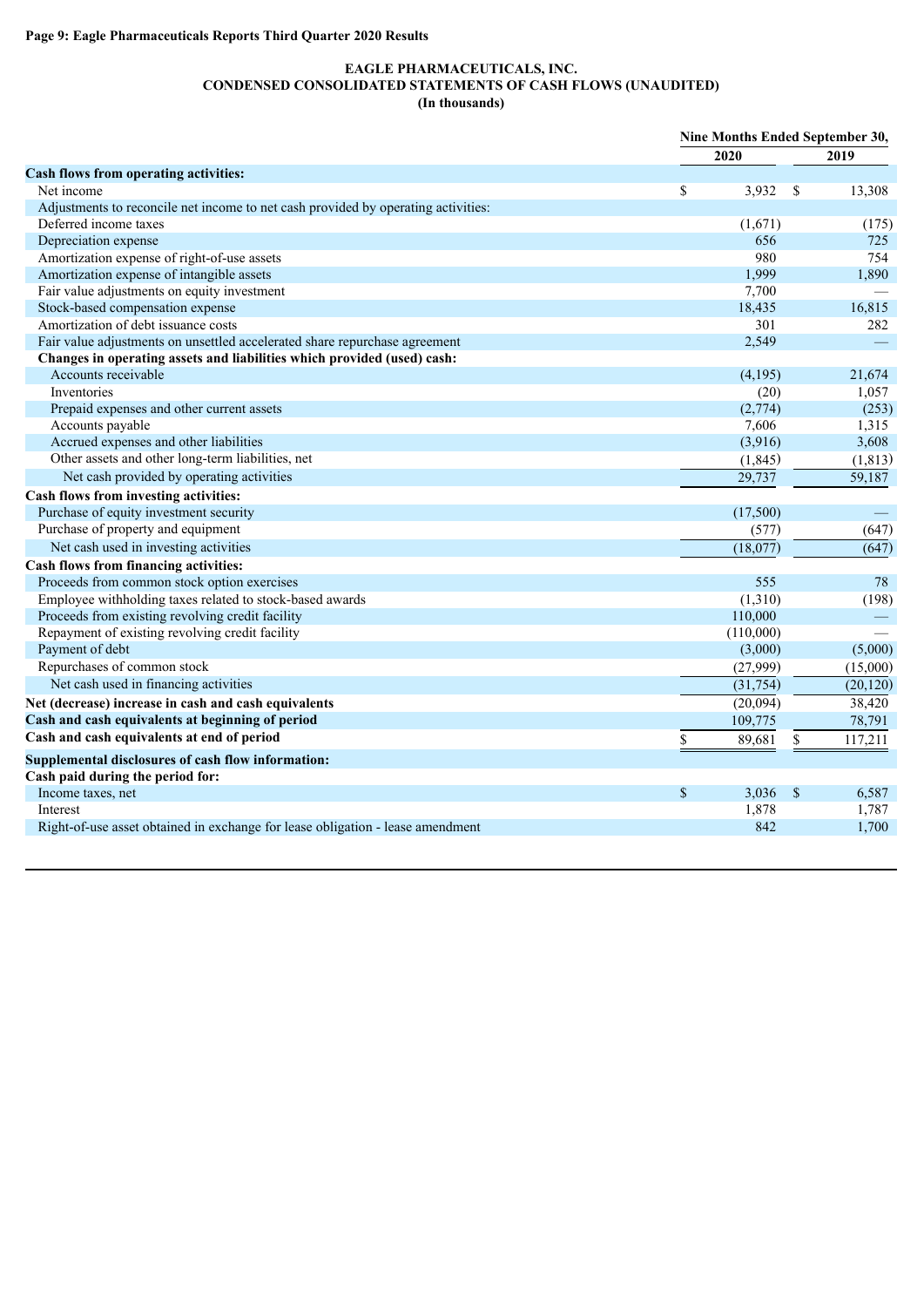#### **EAGLE PHARMACEUTICALS, INC. RECONCILIATION OF GAAP TO ADJUSTED NON-GAAP NET INCOME AND ADJUSTED NON-GAAP EARNINGS PER SHARE (UNAUDITED) (In thousands, except share and per share amounts)**

|                                                                  |      |            |               |                           | Three Months Ended September 30, Nine Months Ended September 30, |            |              |              |  |  |
|------------------------------------------------------------------|------|------------|---------------|---------------------------|------------------------------------------------------------------|------------|--------------|--------------|--|--|
|                                                                  |      | 2020       |               | 2019                      |                                                                  | 2020       |              | 2019         |  |  |
| Net income (loss) - GAAP                                         | \$   | 7,059      | $\mathcal{S}$ | $(2,390)$ $\overline{\$}$ |                                                                  | 3,932      | $\mathbb{S}$ | 13,308       |  |  |
|                                                                  |      |            |               |                           |                                                                  |            |              |              |  |  |
| Adjustments:                                                     |      |            |               |                           |                                                                  |            |              |              |  |  |
| Cost of product revenues:                                        |      |            |               |                           |                                                                  |            |              |              |  |  |
| Amortization expense                                             |      | 261        |               | 225                       |                                                                  | 784        |              | 675          |  |  |
| Research and development:                                        |      |            |               |                           |                                                                  |            |              |              |  |  |
| Stock-based compensation expense                                 |      | (514)      |               | 1,081                     |                                                                  | 2,070      |              | 3,320        |  |  |
| Depreciation expense                                             |      | 72         |               | 71                        |                                                                  | 206        |              | 210          |  |  |
| Selling, general and administrative:                             |      |            |               |                           |                                                                  |            |              |              |  |  |
| Stock-based compensation expense                                 |      | 5,236      |               | 4,570                     |                                                                  | 16,365     |              | 13,495       |  |  |
| Expense related to collaboration with Tyme                       |      |            |               |                           |                                                                  | 2,500      |              |              |  |  |
| Amortization expense                                             |      | 405        |               | 405                       |                                                                  | 1,215      |              | 1,215        |  |  |
| Depreciation expense                                             |      | 124        |               | 171                       |                                                                  | 450        |              | 515          |  |  |
| Severance                                                        |      |            |               |                           |                                                                  | 245        |              |              |  |  |
|                                                                  |      |            |               |                           |                                                                  |            |              |              |  |  |
| Other:                                                           |      |            |               |                           |                                                                  |            |              |              |  |  |
| Non-cash interest expense                                        |      | 118        |               | 94                        |                                                                  | 354        |              | 282          |  |  |
| Fair value adjustments on equity investment                      |      | 3,500      |               |                           |                                                                  | 7,700      |              |              |  |  |
| Fair value adjustments on unsettled accelerated share repurchase |      |            |               |                           |                                                                  |            |              |              |  |  |
| agreement                                                        |      | 2,549      |               |                           |                                                                  | 2,549      |              |              |  |  |
| Tax effect of the non-GAAP adjustments                           |      | (2,663)    |               | (556)                     |                                                                  | (2, 466)   |              | (2,875)      |  |  |
|                                                                  |      |            |               |                           |                                                                  |            |              |              |  |  |
| <b>Adjusted non-GAAP net income</b>                              | \$   | 16,147     | \$            | 3,671                     | \$                                                               | 35,904     | \$           | 30,145       |  |  |
|                                                                  |      |            |               |                           |                                                                  |            |              |              |  |  |
| Adjusted non-GAAP earnings per share:                            |      |            |               |                           |                                                                  |            |              |              |  |  |
| <b>Basic</b>                                                     | $\$$ | 1.19       | \$            | 0.27                      | <sup>\$</sup>                                                    | 2.64       | \$           | 2.19         |  |  |
| Diluted                                                          | \$   | 1.17       | \$            | 0.26                      | <sup>\$</sup>                                                    | 2.58       | \$           | 2.13         |  |  |
| Weighted number of common shares outstanding:                    |      |            |               |                           |                                                                  |            |              |              |  |  |
| <b>Basic</b>                                                     |      | 13,531,372 |               | 13,668,091                |                                                                  | 13,620,981 |              | 13,791,071   |  |  |
| Diluted                                                          |      | 13,786,803 |               | 14,120,025                |                                                                  | 13,917,800 |              | 14, 147, 658 |  |  |
|                                                                  |      |            |               |                           |                                                                  |            |              |              |  |  |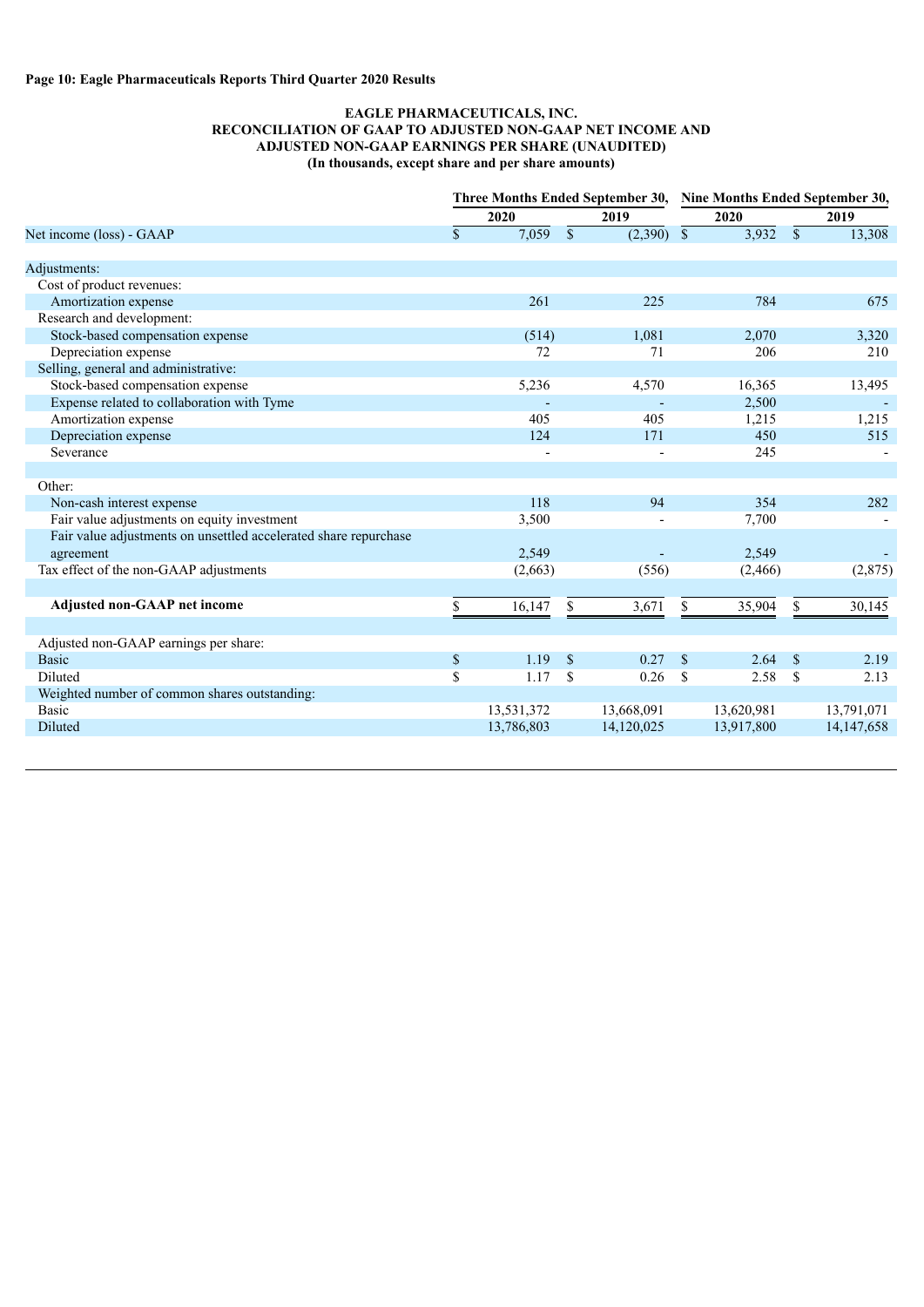# **Page 11: Eagle Pharmaceuticals Reports Third Quarter 2020 Results**

## **EAGLE PHARMACEUTICALS, INC. RECONCILIATION OF GAAP TO ADJUSTED NON-GAAP EBITDA (UNAUDITED) (In thousands)**

|                                                 | <b>Three Months Ended</b><br>September 30, |        |    |                          | <b>Nine Months Ended</b><br>September 30, |              |        |               | <b>Twelve</b><br><b>Months Ended</b><br>September 30, | <b>Twelve</b><br><b>Months</b><br>Ended<br>December 31, |        |  |
|-------------------------------------------------|--------------------------------------------|--------|----|--------------------------|-------------------------------------------|--------------|--------|---------------|-------------------------------------------------------|---------------------------------------------------------|--------|--|
|                                                 |                                            | 2020   |    | 2019                     | 2020                                      | 2019         |        |               | 2020                                                  | 2019                                                    |        |  |
| Net income (loss)- GAAP                         | \$                                         | 7,059  | \$ | $(2,390)$ \$             | 3,932                                     | <sup>S</sup> | 13,308 | <sup>\$</sup> | 4,937                                                 | <sup>\$</sup>                                           | 14,313 |  |
| Add back:                                       |                                            |        |    |                          |                                           |              |        |               |                                                       |                                                         |        |  |
| Interest expense, net of interest income        |                                            | 443    |    | 58                       | 1,622                                     |              | 278    |               | 1,861                                                 |                                                         | 517    |  |
| Income tax provision (benefit)                  |                                            | 1,866  |    | (152)                    | 7,358                                     |              | 5,332  | S             | 9,711                                                 |                                                         | 7,685  |  |
| Depreciation and amortization expense           |                                            | 862    |    | 872                      | 2,655                                     |              | 2,615  |               | 3,532                                                 |                                                         | 3,492  |  |
|                                                 |                                            |        |    |                          |                                           |              |        |               |                                                       |                                                         |        |  |
| Add back:                                       |                                            |        |    |                          |                                           |              |        |               |                                                       |                                                         |        |  |
| Stock-based compensation expense                |                                            | 4,722  |    | 5,651                    | 18,435                                    |              | 16,815 | -S            | 23,618                                                |                                                         | 21,998 |  |
| Debt issuance cost                              |                                            |        |    | $\overline{\phantom{a}}$ |                                           |              |        |               | 88                                                    |                                                         | 88     |  |
| Fair value adjustments on equity investment     |                                            | 3,500  |    | $\overline{\phantom{a}}$ | 7,700                                     |              | ÷.     | <sup>\$</sup> | 7,700                                                 |                                                         |        |  |
| Fair value adjustments on unsettled accelerated |                                            |        |    |                          |                                           |              |        |               |                                                       |                                                         |        |  |
| share repurchase agreement                      |                                            | 2,549  |    |                          | 2,549                                     |              |        |               | 2,549                                                 |                                                         |        |  |
| Expense of acquired in-process research $\&$    |                                            |        |    |                          |                                           |              |        |               |                                                       |                                                         |        |  |
| development                                     |                                            |        |    |                          |                                           |              |        |               | 500                                                   |                                                         | 500    |  |
| Expense related to collaboration with Tyme      |                                            |        |    | $\overline{\phantom{a}}$ | 2,500                                     |              | ٠      | <sup>\$</sup> | 2,500                                                 |                                                         |        |  |
| Severance                                       |                                            |        |    |                          | 245                                       |              |        |               | 700                                                   |                                                         | 455    |  |
| <b>Adjusted Non-GAAP EBITDA</b>                 |                                            | 21,001 |    | 4,039                    | 46,996                                    |              | 38,348 |               | 57,696                                                |                                                         | 49,048 |  |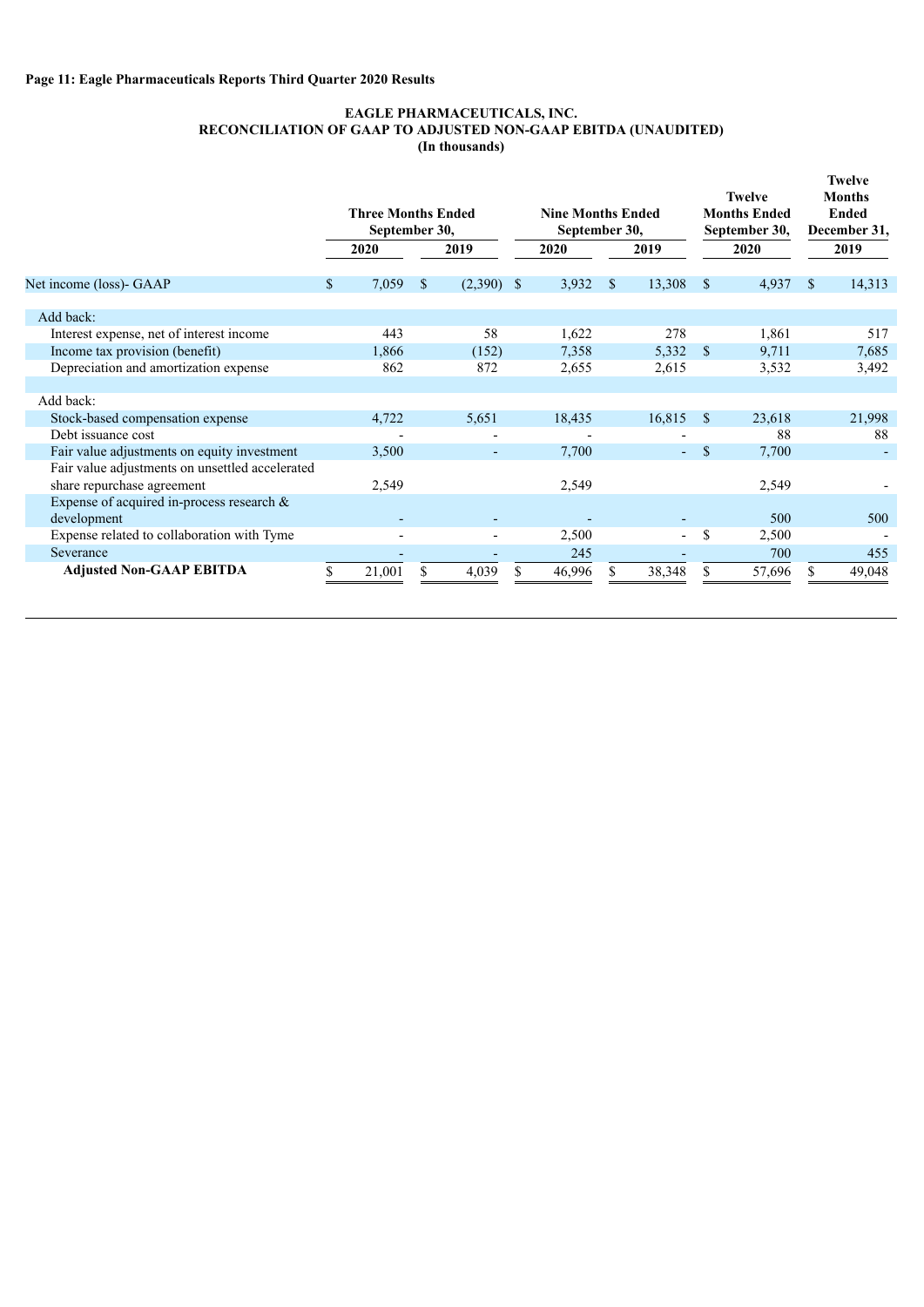<span id="page-15-0"></span>

**For Immediate Release**

# **Eagle Pharmaceuticals Strengthens Management Team to Prepare for Future Growth**

-- Key additions deepen scientific, analytics and commercial expertise; positions Eagle to advance product pipeline and prepare for future commercial launches in oncology and critical care businesses --

-- Promoted Brian Cahill as Eagle's new Chief Financial Officer --

WOODCLIFF LAKE, NJ—November 2, 2020—Eagle Pharmaceuticals, Inc. (Nasdaq: EGRX) ("Eagle" or the "Company") today announced four additions to its clinical, formulations and commercialization leadership teams: Judith ("Judi") Ng-Cashin, M.D., is EVP and Chief Medical Officer; John Kimmet, is EVP, Oncology and Acute Care Marketing; Valentin R. Curt, M.D. is SVP, Clinical Drug Development; and Gaozhong Zhu, Ph.D., is SVP, Pharmaceutical Development. Dr. Ng-Cashin, Mr. Kimmet, Dr. Curt, and Dr. Zhu will report to David Pernock, Eagle's President and Chief Operating Officer. In addition, on October 29, 2020, Brian Cahill, Eagle's VP, Finance, was promoted to the role of Chief Financial Officer, and Pete Meyers, Eagle's former Chief Financial Officer, left the Company to pursue other opportunities.

Eagle's executive team is now comprised of Scott Tarriff, Founder and Chief Executive Officer; David Pernock, President and Chief Operating Officer; Brian Cahill, Chief Financial Officer; Daniel O'Connor, Chief Strategy Officer, Head of Corporate Development; Michael Moran, Executive Vice President, Sales, Business Development and Government Affairs; Michael Cordera, Executive Vice President, General Counsel, Chief Compliance Officer; Judith ("Judi") Ng-Cashin, M.D., EVP and Chief Medical Officer; and John Kimmet, EVP, Oncology and Acute Care Marketing.

"We are delighted to welcome Judi, John, Valentin, and Gaozhong to the Eagle team. As we strive to advance our programs through the clinical phase and ultimately to the market, we believe we have significantly strengthened our team with the necessary expertise to offer us the best opportunity for near- and long-term success. These new additions, along with our current strong team, provides us with highly focused and experienced individuals to enable us to take full advantage of the opportunities ahead. David Pernock, our President and Chief Operating Officer, continues to be instrumental in providing direction, expertise and leadership; he will coordinate and be responsible for many of the activities of the expanded executive team. Lastly, I would like to congratulate Brian Cahill on his new role and thank Pete Meyers for his many contributions to the Company. With this leadership team in place, we are confident that we are now in the best possible position to execute our strategy and drive future growth," stated Scott Tarriff, Chief Executive Officer of Eagle Pharmaceuticals.

Judi Ng-Cashin, M.D., EVP, Chief Medical Officer of Eagle Pharmaceuticals, is an accomplished pharmaceuticals executive and brings more than 17 years of industry experience, with expertise in clinical strategy and drug development across large pharmaceutical companies, contract research organizations ("CROs"), and small biotech entities. Prior to joining Eagle, Dr. Ng-Cashin served as Chief Medical Officer of AoBiome Therapeutics ("ApBiome"). In that role, she was responsible for AoBiome's clinical development function, overseeing the research and development strategy and pipeline, manufacturing strategy, and quality across consumer and pharmaceutical products. Prior to AoBiome, Dr. Ng-Cashin spent several years in leadership roles at CROs, including Syneos Health, where she was responsible for building and leading the Safety and Pharmacovigilance business line, Medical and Scientific Strategy (leveraging scientific expertise and expanding brand), and Biotechnology Strategy functions. Prior to that, Dr. Ng-Cashin held positions of increasing responsibility at GlaxoSmithKline, including clinical development strategy, regulatory and safety oversight, and R&D prioritization. Dr. Ng-Cashin earned a BS in Psychology and a BA in Mathematics from Duke University, and a Doctor of Medicine degree from Rush Medical College. Her areas of medical expertise include infectious diseases, hematology/oncology, and dermatology.

John Kimmet, EVP, Marketing Oncology and Acute Care of Eagle Pharmaceuticals, brings more than 20 years of experience in the fields of sales, operations, marketing, and data analytics. Prior to joining Eagle, Mr. Kimmet served as Head of Strategic Planning & Decision Analysis at Bristol Myers Squibb ("BMS"). In this role, he led the Strategic Planning & Decision Analysis organization for the U.S. Hematology and Oncology franchise, including responsibility for franchise strategy, digital programs, data and analytics, finance, sales and marketing operations, and market research. Mr. Kimmet led the integration for the commercial franchise as part of the merger between Celgene and BMS. Prior to his Celgene and BMS roles, Mr. Kimmet spent 17 years in the telecom industry with key leadership roles at Verizon and Vodafone, including Executive Director, Marketing for Verizon Enterprise Solutions and Head of Customer Solutions and Service Operations for the Americas at Vodafone. Mr. Kimmet holds a Master's Degree in Business Analytics from New York University and a Master of Business Administration from the Fuqua School of Business at Duke University. Mr. Kimmet also serves on the Forbes (CMO) Marketing Executive Council.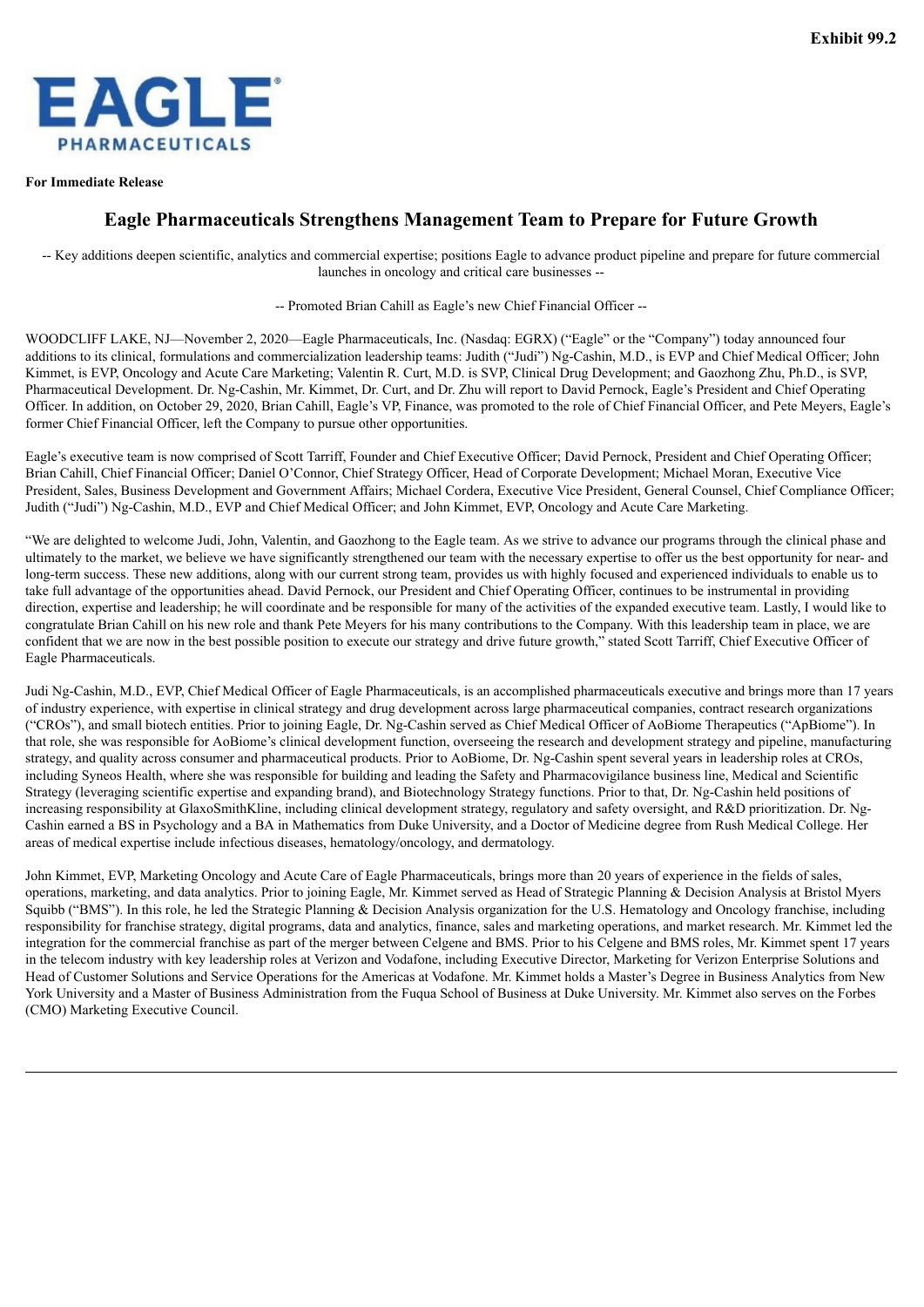Valentin R. Curt, M.D., SVP, Clinical Drug Development of Eagle Pharmaceuticals, has over 25 years of experience providing clinical leadership and medical monitoring support for U.S. and global clinical development programs, across multiple therapeutic areas and in all phases of development. His expertise includes managing interactions with global health authorities and contributions to the filing of seven NDAs/BLAs. Dr. Curt joins Eagle from Imbrium Therapeutics, a subsidiary of Purdue Pharma, where he was Executive Medical Director, Clinical R&D and served as Clinical Lead for its oncology portfolio and additional compounds in the CNS space. In prior roles at Daiichi Sankyo and Novartis, Dr. Curt provided clinical leadership for the global registration programs of the novel oral anticoagulant edoxaban (Savaysa®) and of the antihypertensives Diovan®, Co-Diovan® and Exforge<sup>®</sup> for the Asian markets, respectively, and led the development of additional programs in the thrombosis, acute coronary syndrome, heart failure, and lipid

management areas. Previously, Dr. Curt worked with Boehringer Ingelheim as an external Clinical Advisor on neurology/cardiology (Micardis<sup>®</sup>, Aggrenox<sup>®</sup>, Mirapex<sup>®</sup>) and virology (Aptivus<sup>®</sup>) programs, and has held director-level positions with several biotechnology companies, leading clinical development programs in the areas of oncology and immunology. Dr. Curt holds an M.D. degree from the University of Medicine and Pharmacy of Craiova, in Romania, where he practiced medicine for four years before moving to the United States and joining the pharmaceutical industry.

Gaozhong Zhu, Ph.D., SVP, Pharmaceutical Development of Eagle Pharmaceuticals, has more than 20 years of industrial experience in developing and implementing chemistry, manufacturing and control strategies for various types of pharmaceuticals, with a proven track record of bringing new products from conception to commercialization. Dr. Zhu joins Eagle from Corvidia Therapeutics, where he was Vice President and Head of Pharmaceutical Development and Manufacturing, bringing expertise in developing various injectables, as well as in new product and technology development. Prior to that, Dr. Zhu held positions of increasing responsibility at Shire and Biogen, where he contributed to the successful development and launch of several major products in various therapeutic areas. Dr. Zhu is an inventor of multiple patents in drug delivery and formulations. He holds a Ph.D. in Pharmaceutics from The Ohio State University and a BS/MS in Chemistry from Peking University.

Brian Cahill, Chief Financial Officer of Eagle Pharmaceuticals, is a finance and accounting professional with more than 20 years of public company and public accounting experience. His expertise spans financial reporting, GAAP, Securities and Exchange Commission ("SEC") filings, mergers and acquisitions and corporate income tax. Over the past four years, in his roles of Corporate Controller and then VP, Finance, he led Eagle's financial reporting, accounting and treasury functions and played a pivotal role in designing and overseeing the Company's business analytics process that is used for financial controls, management review, and financial reporting. Prior to joining Eagle, Mr. Cahill held Corporate Controller positions at Aralez Pharmaceuticals and Par Pharmaceuticals, where he had broad responsibility for the technical accounting, management and SEC reporting, income tax, revenue controls, payroll, and accounts payable functions. Mr. Cahill also held positions of increasing responsibility at PricewaterhouseCoopers LLP, where he focused on complex accounting, financial statements and reporting and disclosure issues. Mr. Cahill is a Certified Public Accountant and earned a BS in Accounting from Manhattan College.

"Each of these talented pharmaceutical industry professionals brings a depth and breadth of experience that strengthens our team at this exciting juncture for Eagle. We believe that their collective experience will position us to advance and commercialize our key pipeline products, including EA-114, our fulvestrant product candidate, and multiple potential new RYANODEX indications. Eagle has a number of significant near-term prospects ahead, and we welcome their contributions to capitalize on these opportunities across our oncology and critical care portfolios," stated David Pernock, President and Chief Operating Officer of Eagle Pharmaceuticals.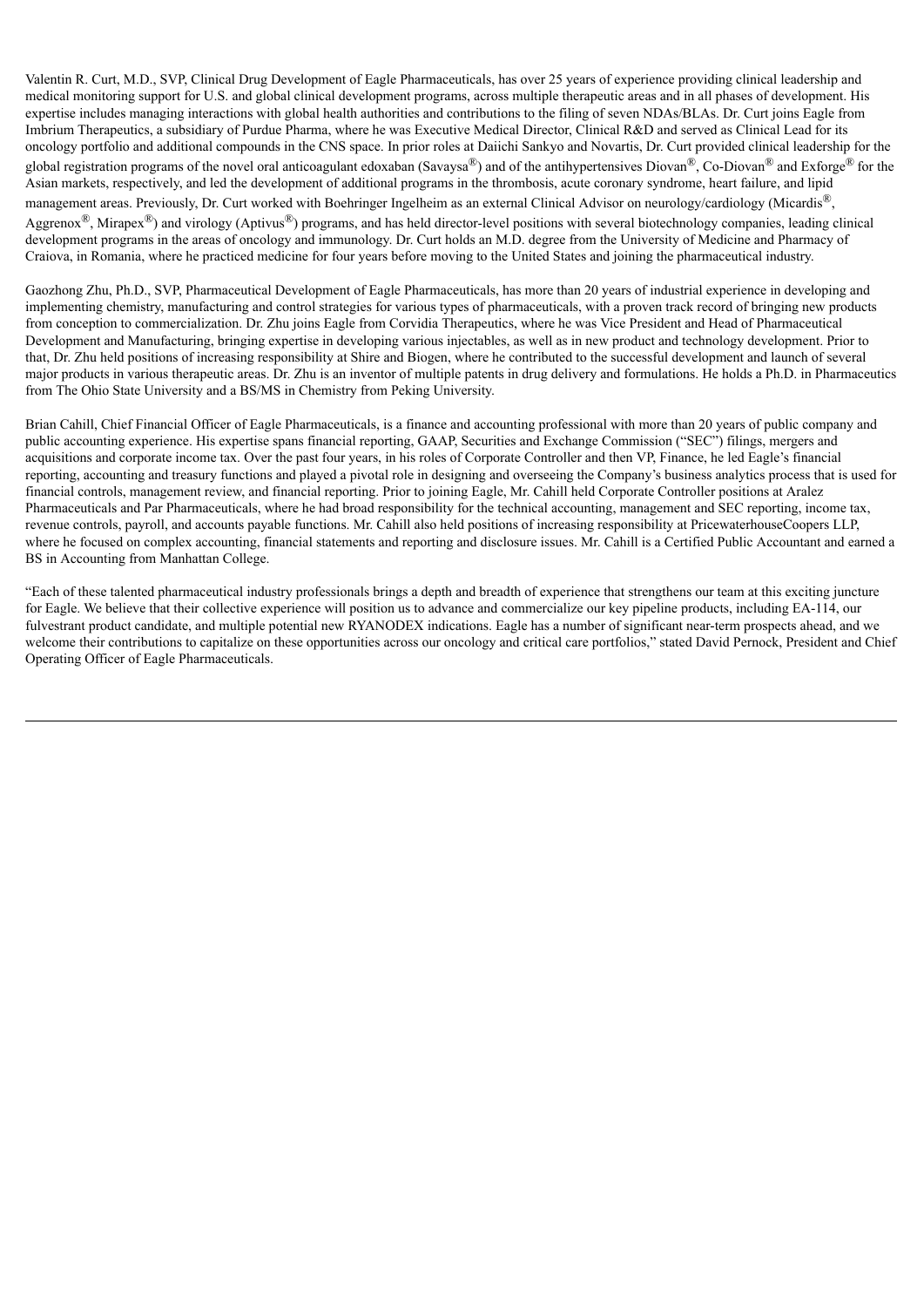#### **About Eagle Pharmaceuticals, Inc.**

Eagle is a fully integrated pharmaceutical company with research and development, clinical, manufacturing and commercial expertise. Eagle is committed to developing innovative medicines that result in meaningful improvements in patients' lives. Eagle's commercialized products include RYANODEX<sup>®</sup>,  $BENDEKA^{\circledR}$ ,  $BELRAPZO^{\circledR}$ , and its oncology and CNS/metabolic critical care pipeline includes product candidates with the potential to address underserved therapeutic areas across multiple disease states. Additional information is available on Eagle's website at www.eagleus.com.

#### **Forward-Looking Statements**

This press release contains forward-looking information within the meaning of the Private Securities Litigation Reform Act of 1995, as amended, and other securities laws. Forward-looking statements are statements that are not historical facts. Words and phrases such as "anticipated," "forward," "will," "would," "may," "remain," "potential," "prepare," "expected," "believe," "plan," "near future," "belief," "guidance," and similar expressions are intended to identify forward-looking statements. These statements include, but are not limited to, statements regarding future events such as: the timing and success of potential product launches and development initiatives for its fulvestrant product candidate, EA-114, and Ryanodex, including new indications for Ryanodex; the Company's expectations with respect to near- and long-term product opportunities and commercial launches; the ability of the leadership team to execute the Company's strategy and support its future growth; statements regarding the strength of the Company's business model; statements regarding the accomplishments, experience and capabilities of individual members of the Company's leadership team and the ability of such qualities to drive the Company's success; and the Company's plans and ability to advance the products in its pipeline. All of such statements are subject to certain risks and uncertainties, many of which are difficult to predict and generally beyond the Company's control, that could cause actual results to differ materially from those expressed in, or implied or projected by, the forward-looking information and statements. Such risks and uncertainties include, but are not limited to: the impacts of the ongoing COVID-19 pandemic, including disruption or impact in the sales of the Company's marketed products, interruptions or other adverse effects to clinical trials, delays in regulatory review, manufacturing and supply chain interruptions, adverse effects on healthcare systems, disruption in the operations of the Company's third party partners and disruption of the global economy, and the overall impact of the COVID-19 pandemic on the Company's business, financial condition and results of operations; risks that the Company's business, financial condition and results of operations will be impacted by the continued spread of COVID-19 in the geographies where the Company's third-party partners operate; whether the Company will incur unforeseen expenses or liabilities or other market factors; whether the Company will successfully implement its development plan for its fulvestrant product candidate, EA-114, or other product candidates; delay in or failure to obtain regulatory approval of the Company's product candidates; whether the Company can successfully market and commercialize its product candidates, including Ryanodex, Bendeka and Belrapzo; the success of the Company's relationships with its partners, including the University of Pennsylvania, Teva, Tyme and SymBio and the parties' ability to work effectively together; the availability and pricing of third party sourced products and materials; the outcome of litigation involving any of its products or that may have an impact on any of its products; successful compliance with the FDA and other governmental regulations applicable to product approvals, manufacturing facilities, products and/or businesses; general economic conditions, including the potential adverse effects of public health issues, including the COVID-19 pandemic, on economic activity and the performance of the financial markets generally; the strength and enforceability of the Company's intellectual property rights or the rights of third parties; competition from other pharmaceutical and biotechnology companies and the potential for competition from generic entrants into the market; the risks inherent in the early stages of drug development and in conducting clinical trials; and those risks and uncertainties identified in the "Risk Factors" section of the Company's Annual Report on Form 10-K for the year ended December 31, 2019 filed with the SEC on March 2, 2020 as updated by its Quarterly Reports on Form 10-Q for the quarters ended March 31, 2020 and June 30, 2020, filed with the SEC on May 11, 2020 and August 10, 2020, respectively, and its other subsequent filings with the SEC. Readers are cautioned not to place undue reliance on these forward-looking statements that speak only as of the date hereof, and the Company does not undertake any obligation to revise and disseminate forwardlooking statements to reflect events or circumstances after the date hereof, or to reflect the occurrence of or non-occurrence of any events, except as required by law.